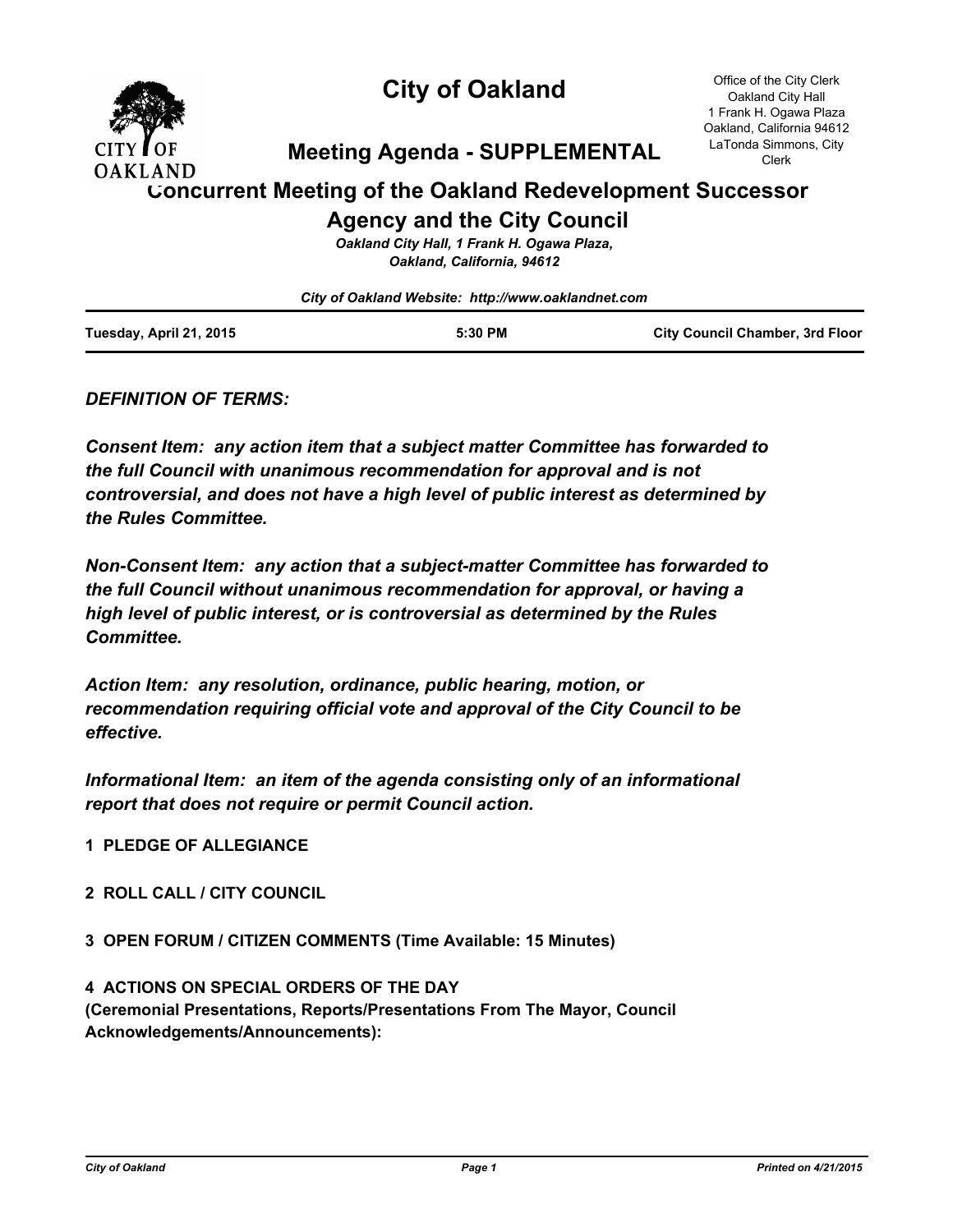Subject: Honoring Saundra Andrews From: Councilmembers Reid And Gibson McElhaney Recommendation: Adopt A Resolution Honoring Ms. Saundra Andrews For More Than 20 Years Of Dedicated Service With Congresswoman Barbara Lee Upon Her Retirement **4.1** [14-0720](http://oakland.legistar.com/gateway.aspx?m=l&id=/matter.aspx?key=24699) *Attachments:* [View Report.pdf](http://oakland.legistar.com/gateway.aspx?M=F&ID=0c6d3188-be2d-48ce-abbf-ee283b1f1325.pdf)

*Legislative History* 

3/26/15 \*Rules & Legislation **Committee** 

Scheduled to the Meeting of the Oakland City Council

Subject: Recognizing Captain Ricardo Orozco For 28 Years Of Service From: Councilmembers Noel Gallo & Annie Campbell Washington Recommendation: Adopt A Resolution Recognizing Captain Ricardo Orozco For 28 Years Of Exemplary And Dedicated Service To The Oakland Police Department And To The Citizens Of Oakland And Congratulating Him On His Retirement And Bidding Him Farewell **4.2**

[14-0687](http://oakland.legistar.com/gateway.aspx?m=l&id=/matter.aspx?key=24666)

[View Report.pdf](http://oakland.legistar.com/gateway.aspx?M=F&ID=81ee09f0-2da4-4eb9-b57d-5b69e95d3a59.pdf) *Attachments:*

[View Supplemental Report.pdf](http://oakland.legistar.com/gateway.aspx?M=F&ID=7022ccb3-6914-47ee-84f1-b6e7978ae06c.pdf)

*Legislative History* 

3/19/15 \*Rules & Legislation **Committee** 

Scheduled to the Meeting of the Oakland City Council

Subject: Declaring April 19-26 As Oakland Veg Week From: Councilmembers Gibson McElhaney And Brooks Recommendation: Adopt A Resolution To Declare The Week Of April 19-26, 2015 As "Oakland Veg Week" In The City Of Oakland And To Encourage Oakland Residents To Take The Veg Pledge To Eat Vegetarian For One Week **4.3** [14-0683](http://oakland.legistar.com/gateway.aspx?m=l&id=/matter.aspx?key=24662)

[View Report.pdf](http://oakland.legistar.com/gateway.aspx?M=F&ID=7bbb812e-d8a7-4732-bb6f-337c1ec1c562.pdf) *Attachments:*

[View Supplemental Report.pdf](http://oakland.legistar.com/gateway.aspx?M=F&ID=a07f1cd1-56bd-4de3-b43a-9fb5a749eddb.pdf)

#### *Legislative History*

3/19/15 \*Rules & Legislation **Committee** 

Scheduled to the Meeting of the Oakland City Council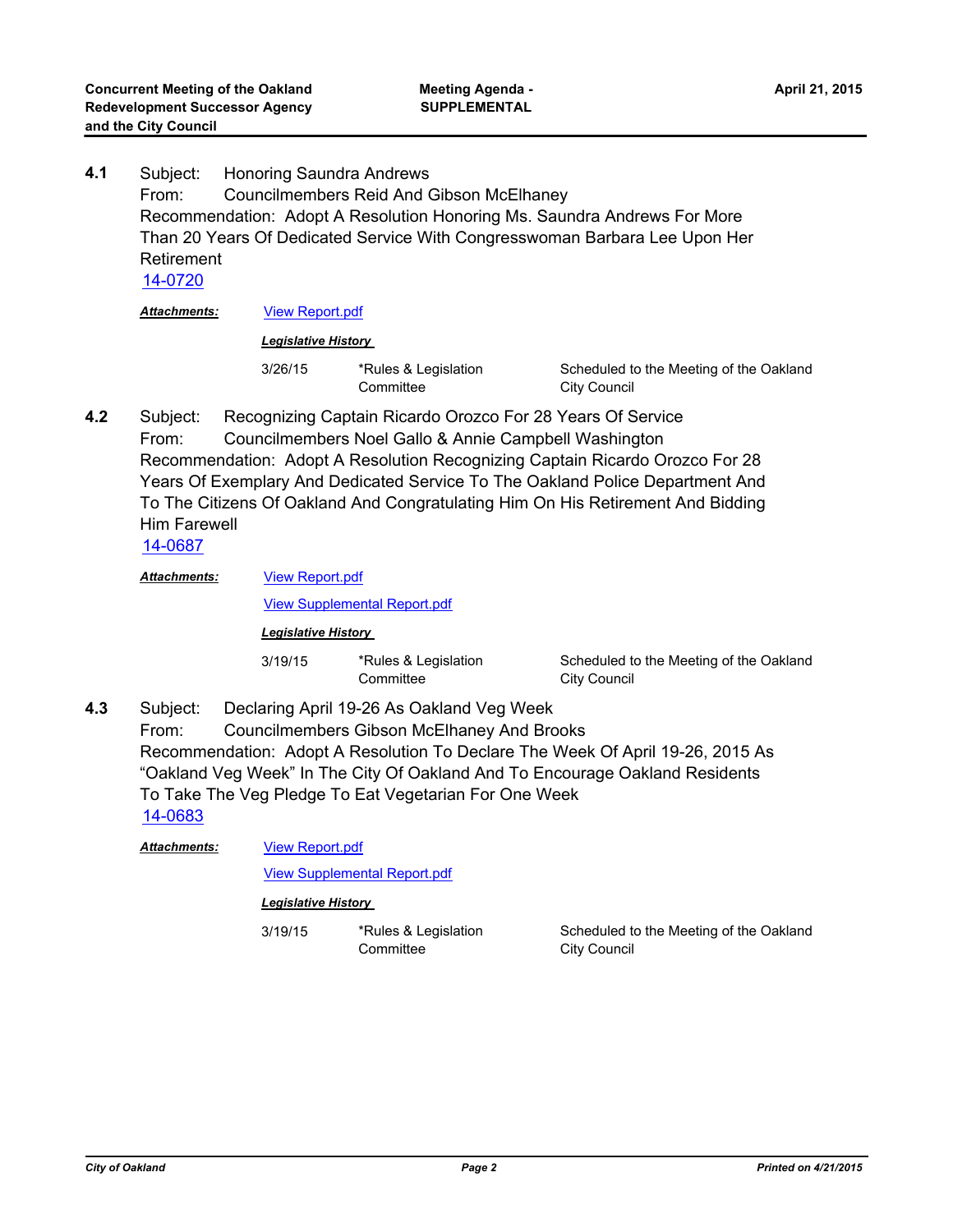Subject: Sexually Exploited Minors Awareness Week From: Councilmembers Gibson McElhaney And Campbell Washington Recommendation: Adopt A Resolution Declaring April 20 - 26 As Sexually Exploited Minors Awareness Week In The City Of Oakland, And Calling On Oaklanders To Be Aware That The Commercial Sexual Exploitation Of Children Is A Tragic Form Of Child Abuse And Urging Ardent Community Support To End This Exploitation Of Children And All People **4.4**

[14-0624](http://oakland.legistar.com/gateway.aspx?m=l&id=/matter.aspx?key=24603)

[View Report.pdf](http://oakland.legistar.com/gateway.aspx?M=F&ID=c909dcbf-861a-47ad-a4e3-9e61c3712202.pdf) *Attachments:*

[View Supplemental Report.pdf](http://oakland.legistar.com/gateway.aspx?M=F&ID=e323b320-605e-4e5d-8580-a8fb9a6a39a7.pdf)

*Legislative History* 

3/5/15 \*Rules & Legislation **Committee** 

Scheduled to the Meeting of the Oakland City Council

APPROVAL OF THE DRAFT MINUTES FROM THE MEETINGS OF MARCH 20, 2015 AND MARCH 31, 2015 **5**

[14-0746](http://oakland.legistar.com/gateway.aspx?m=l&id=/matter.aspx?key=24725)

[View Report.pdf](http://oakland.legistar.com/gateway.aspx?M=F&ID=2c29d2b5-63ed-460c-b12c-69614d08ef7f.pdf) *Attachments:*

[View Report.pdf](http://oakland.legistar.com/gateway.aspx?M=F&ID=3642e56d-ab6d-4c6c-9d03-bc4275d2a330.pdf)

### **6 MODIFICATIONS TO THE AGENDA AND PROCEDURAL ITEMS**

**(Requests To: Reschedule Items From Consent To Non-Consent To The Next Council Agenda, Speak On Consent Calendar, Register Votes, Change Order Of Items, Reconsiderations, Pull Items Held In Committee):**

### **7 CONSENT CALENDAR (CC) ITEMS:**

Subject: Declaration Of A Local Emergency Due To AIDS Epidemic From: Office Of The City Attorney Recommendation: Adopt A Resolution Renewing And Continuing The City Council's Declaration Of A Local Emergency Due To The Existence Of A Critical Public Health Crisis With Regard To The Human Immunodeficiency Virus ("HIV")/Acquired Immunodeficiency Syndrome ("AIDS") Epidemic **7.1** [14-0744](http://oakland.legistar.com/gateway.aspx?m=l&id=/matter.aspx?key=24723)

*Attachments:* [View Report.pdf](http://oakland.legistar.com/gateway.aspx?M=F&ID=66a49ec1-c53e-42f5-bd96-642bd66979ef.pdf)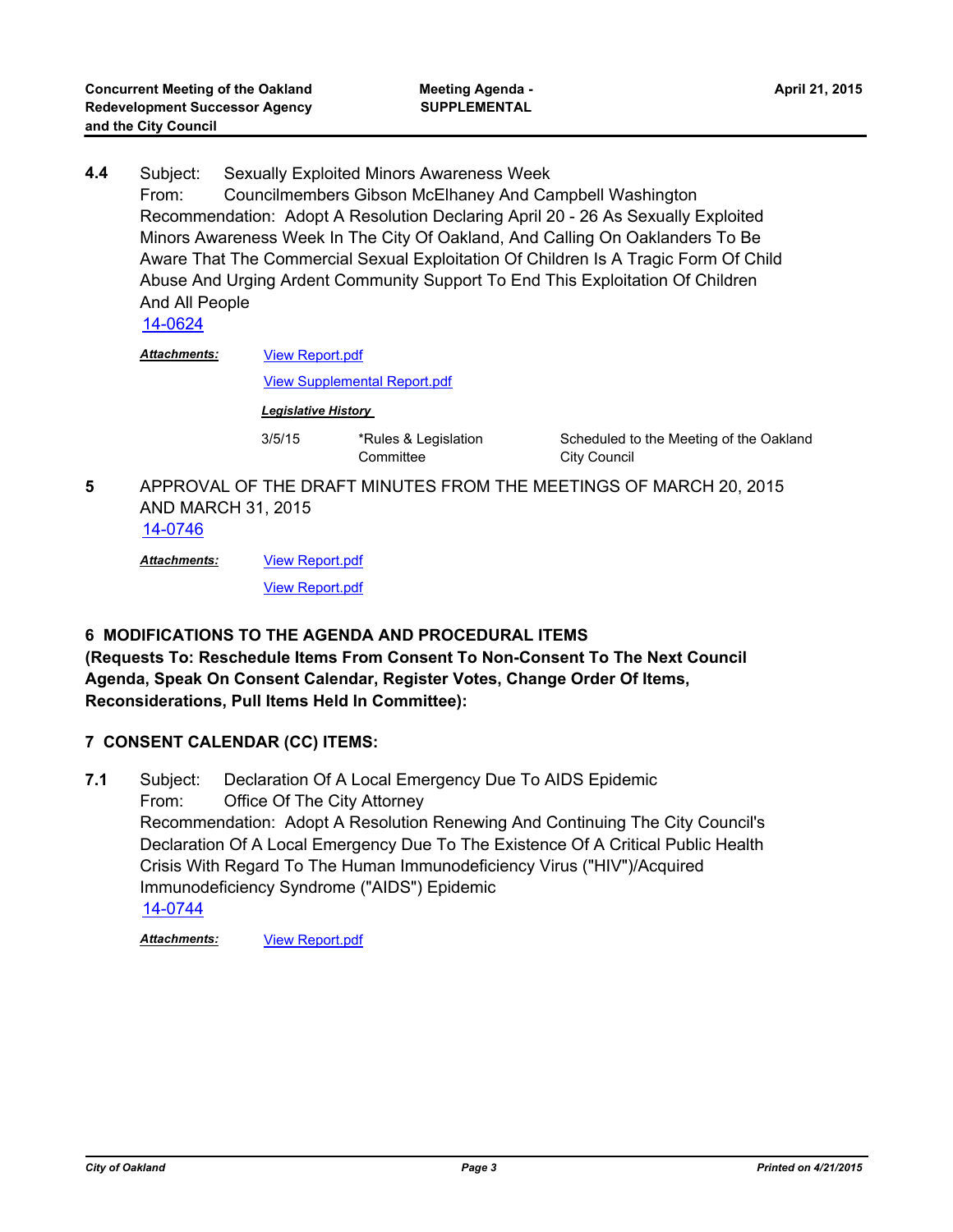Subject: Declaration Of Medical Cannabis Health Emergency From: Office Of The City Attorney Recommendation: Adopt A Resolution Renewing The City Council's Declaration Of A Local Public Health Emergency With Respect To Safe, Affordable Access To Medical Cannabis In The City Of Oakland **7.2** [14-0745](http://oakland.legistar.com/gateway.aspx?m=l&id=/matter.aspx?key=24724)

*Attachments:* [View Report.pdf](http://oakland.legistar.com/gateway.aspx?M=F&ID=ea310e11-b674-465f-bd87-de0000b21f83.pdf)

Subject: Coliseum Area Specific Plan And EIR From: Planning And Building Department Recommendation: Adopt An Ordinance, As Recommended By The City Planning Commission, Amending The Oakland Planning Code To (A) Create The D-CO Coliseum Area District Zones Regulations; (B) Make Conforming, But Non-Substantive Changes To Other Planning Code Sections In The Coliseum Specific Plan, Lake Merritt Station Area Plan And West Oakland Specific Plan Areas; And (C) Adopt Revised Zoning And Height Area Maps **7.3**

[14-0658](http://oakland.legistar.com/gateway.aspx?m=l&id=/matter.aspx?key=24637)

[View Report Part A.pdf](http://oakland.legistar.com/gateway.aspx?M=F&ID=e36b2f61-ade2-40bf-94bc-6ff178f3d438.pdf) [View Report Part B.pdf](http://oakland.legistar.com/gateway.aspx?M=F&ID=5c2e5b0b-36f9-4483-966c-a62b841b6159.pdf) [View Report Part C.pdf](http://oakland.legistar.com/gateway.aspx?M=F&ID=f57038c2-96b5-4273-94a8-5057f971281e.pdf) [View Report Part D.pdf](http://oakland.legistar.com/gateway.aspx?M=F&ID=a858421d-1a98-4401-b0c0-2de04c5cf68b.pdf) [View Report Part E.pdf](http://oakland.legistar.com/gateway.aspx?M=F&ID=8682fa91-cdcc-4635-b1b6-ec840c992488.pdf) [View Supplemental Report.pdf](http://oakland.legistar.com/gateway.aspx?M=F&ID=50557b93-4f8f-43b6-b5a5-8fe0ce5e420e.pdf) *Attachments:*

> *ACTION ON THIS ITEM WILL RESULT IN FINAL PASSAGE (Second Reading) OF THIS ORDINANCE.*

*INTRODUCTION (First Reading) WAS PASSED ON MARCH 31, 2015; 7 AYES, 1 ABSTAIN - BROOKS.*

| 3/12/15 | *Rules & Legislation<br>Committee                                                                            | Scheduled to the *Community & Economic<br>Development Committee                                           |
|---------|--------------------------------------------------------------------------------------------------------------|-----------------------------------------------------------------------------------------------------------|
| 3/31/15 | <b>Special Concurrent</b><br>Meeting of the Oakland<br><b>Redevelopment Successor</b><br>Agency/City Council | Approved On Introduction and Scheduled<br>for Final Passage to the Meeting of the<br>Oakland City Council |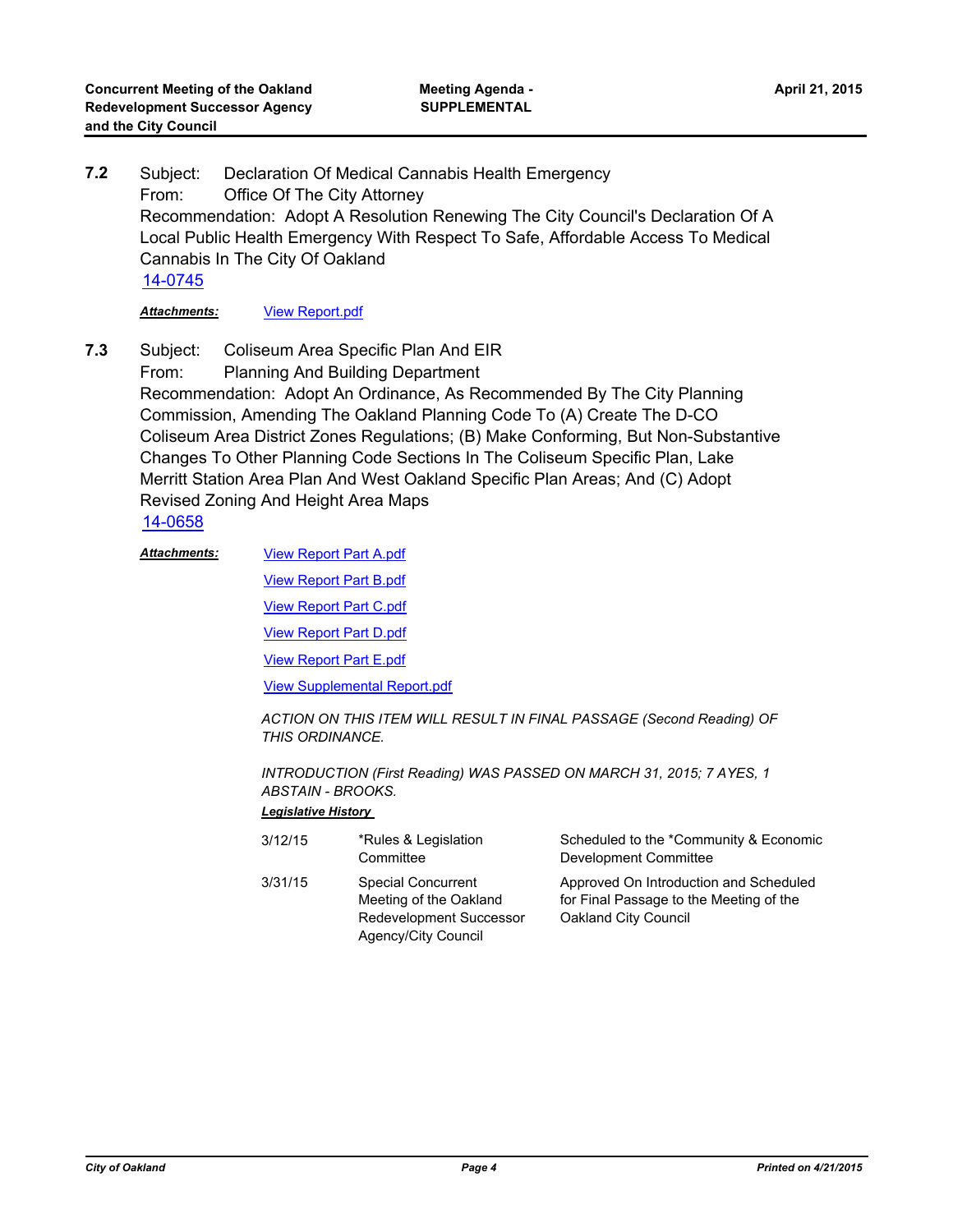Subject: Term Lengths For The Safety And Services Oversight Commission From: Office Of The City Administrator Recommendation: Adopt An Ordinance Establishing The Membership Terms And Quorum Requirement For The Public Safety And Services Violence Prevention Oversight Commission **7.4** [14-0685](http://oakland.legistar.com/gateway.aspx?m=l&id=/matter.aspx?key=24664)

#### [View Report.pdf](http://oakland.legistar.com/gateway.aspx?M=F&ID=82023a65-1d3a-4fa1-a922-5643cb9c36fe.pdf) *Attachments:*

[View Supplemental Report.pdf](http://oakland.legistar.com/gateway.aspx?M=F&ID=bb05b689-6996-475b-ba3f-94fc03d65b12.pdf)

*ACTION ON THIS ITEM WILL RESULT IN FINAL PASSAGE (Second Reading) OF THIS ORDINANCE.*

*INTRODUCTION (First Reading) WAS PASSED ON MARCH 31, 2015; 6 AYES, 2 ABSENT - GALLO, REID.*

#### *Legislative History*

| 3/19/15 | *Rules & Legislation<br>Committee                                                                                                | Scheduled to the Meeting of the Oakland<br><b>City Council</b>                                                                                                                                                                                                                                                                                                 |
|---------|----------------------------------------------------------------------------------------------------------------------------------|----------------------------------------------------------------------------------------------------------------------------------------------------------------------------------------------------------------------------------------------------------------------------------------------------------------------------------------------------------------|
| 3/31/15 | <b>Special Concurrent</b><br>Meeting of the Oakland<br>Redevelopment Successor<br>Agency/City Council<br>than halfway completed. | Approved As Amended On Introduction and<br>Scheduled for Final Passage to the Meeting<br>of the Oakland City Council<br>Council adopted the ordinance on introduction as amended to include the<br>following amendment: if an appointee takes over a position for a member<br>mid-term, it will not count as a full term for the appointee if the term is more |

*There were 3 speakers on this item.*

Subject: Amendment Of The Ground Lease For The Oakland Marriott From: Economic & Workforce Development Department Recommendation: Adopt An Ordinance Authorizing The Interim City Administrator, Without Returning To The City Council, To Negotiate And Execute An Amendment To The Oakland Marriott Hotel City Center Ground Lease Between The City Of Oakland And Either The Current Tenant, The CIM Group, Inc. (Or A Related Entity), Or The Prospective Tenant, AGRE DCP Oakland City Center LLC (Or A Related Entity), Clarifying Or Modifying Various Lease Provisions, Including The Terms Of The Ground Tenant's Option To Purchase **7.5**

[14-0615](http://oakland.legistar.com/gateway.aspx?m=l&id=/matter.aspx?key=24594)

#### *Attachments:* [View Report.pdf](http://oakland.legistar.com/gateway.aspx?M=F&ID=d12845ba-1627-4db0-9e7d-453ab39be733.pdf)

*ACTION ON THIS ITEM WILL RESULT IN FINAL PASSAGE (Second Reading) OF THIS ORDINANCE.*

*INTRODUCTION (First Reading) WAS PASSED ON MARCH 31, 2015; 7 AYES, 1 ABSENT - GALLO.*

#### *Legislative History*

3/19/15 \*Rules & Legislation **Committee** 

Scheduled to the Meeting of the Oakland City Council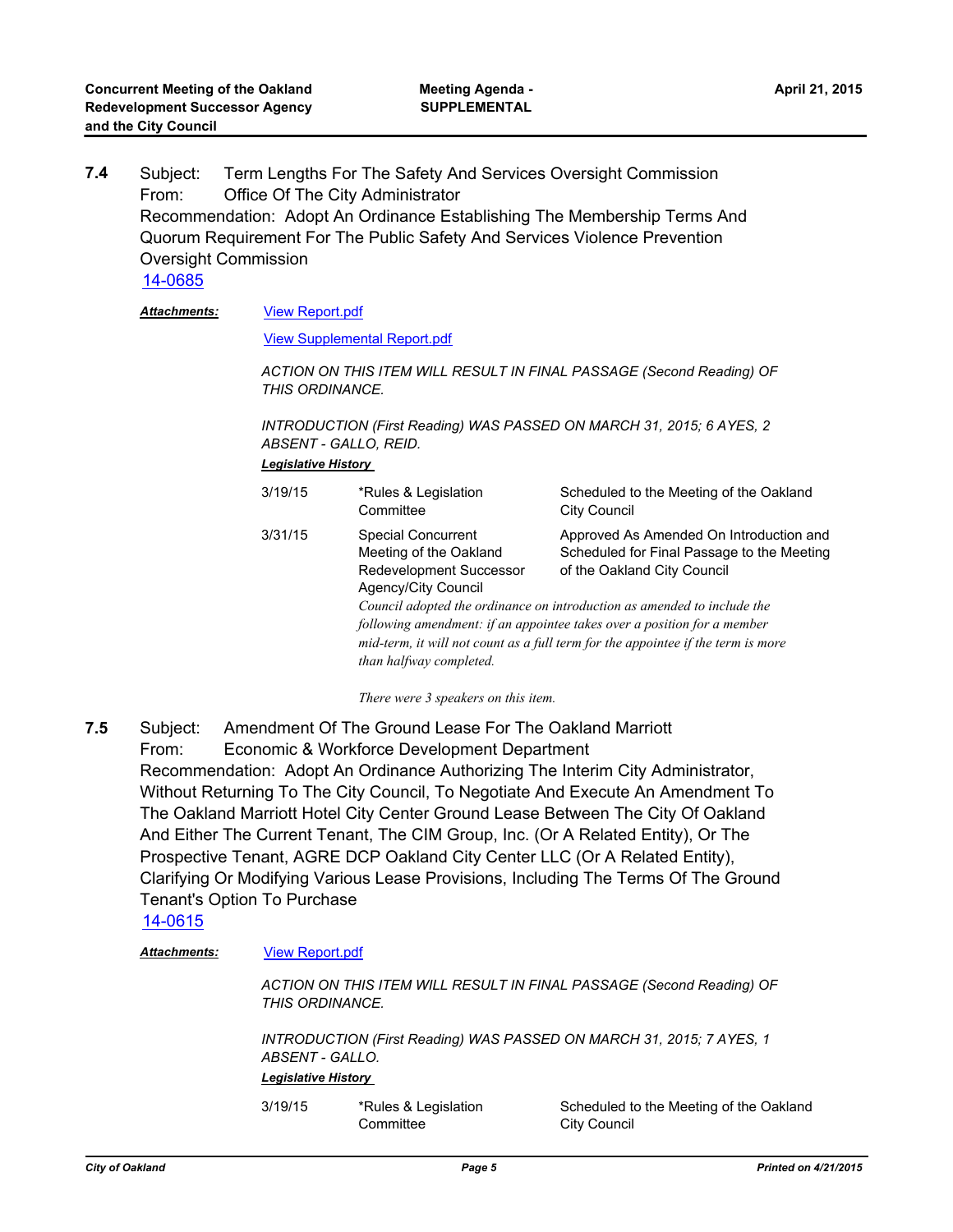| 3/31/15 | Special Concurrent<br>Meeting of the Oakland                                                                                       | Approved On Introduction and Scheduled<br>for Final Passage to the Meeting of the |  |
|---------|------------------------------------------------------------------------------------------------------------------------------------|-----------------------------------------------------------------------------------|--|
|         | Redevelopment Successor<br>Agency/City Council                                                                                     | Oakland City Council                                                              |  |
|         | The Council also directed staff to not allow the Marriott Hotel City Cetner to be<br>used for gun/weapons displays or conventions. |                                                                                   |  |

#### Subject: General Obligation 2015A Refunding Bonds From: Finance Department Recommendation: Adopt An Ordinance Authorizing The Issuance Of Not To Exceed \$140,000,000 Aggregate Principal Amount Of City Of Oakland General Obligation Refunding Bonds (Dedicated Unlimited Ad Valorem Property Tax), Series 2015A, And Authorizing Certain Actions Related Thereto **7.6**

#### [14-0684](http://oakland.legistar.com/gateway.aspx?m=l&id=/matter.aspx?key=24663)

#### [View Report.pdf](http://oakland.legistar.com/gateway.aspx?M=F&ID=a7575b98-ef66-4140-9e9e-d59f472f6aa0.pdf) *Attachments:*

[View Supplemental Report.pdf](http://oakland.legistar.com/gateway.aspx?M=F&ID=2c6cef5f-06c3-421d-98e2-36ed14f748ac.pdf)

*ACTION ON THIS ITEM WILL RESULT IN FINAL PASSAGE (Second Reading) OF THIS ORDINANCE.*

*INTRODUCTION (First Reading) WAS PASSED ON MARCH 31, 2015; 7 AYES, 1 ABSENT - GALLO.*

#### *Legislative History*

| 3/19/15 | *Rules & Legislation<br>Committee                                                              | Scheduled to the Meeting of the Oakland<br><b>City Council</b>                                            |
|---------|------------------------------------------------------------------------------------------------|-----------------------------------------------------------------------------------------------------------|
| 3/31/15 | Special Concurrent<br>Meeting of the Oakland<br>Redevelopment Successor<br>Agency/City Council | Approved On Introduction and Scheduled<br>for Final Passage to the Meeting of the<br>Oakland City Council |

Subject: Settlement Agreement - Clifton Raines v. City Of Berkeley, City Of Oakland From: Office Of The City Attorney Recommendation: Adopt A Resolution Authorizing And Directing The City Attorney To Compromise And Settle The Case Of Clifton Raines V. City Of Berkeley, City Of Oakland, Et Al, Alameda County Superior Court Case No. RG13-686968, In The Amount Of Ten Thousand Dollars And No Cents (\$10,000.00) As A Result Of A Trip And Fall Incident On Or About October 15, 2012 (PWA- Dangerous Condition/Trip & Fall) **7.7**

[14-0701](http://oakland.legistar.com/gateway.aspx?m=l&id=/matter.aspx?key=24680)

#### *Attachments:* [View Report.pdf](http://oakland.legistar.com/gateway.aspx?M=F&ID=41addd05-0047-422b-8e78-ae2d2c64cef5.pdf)

#### *Legislative History*

3/26/15 \*Rules & Legislation **Committee** 

Scheduled to the Meeting of the Oakland City Council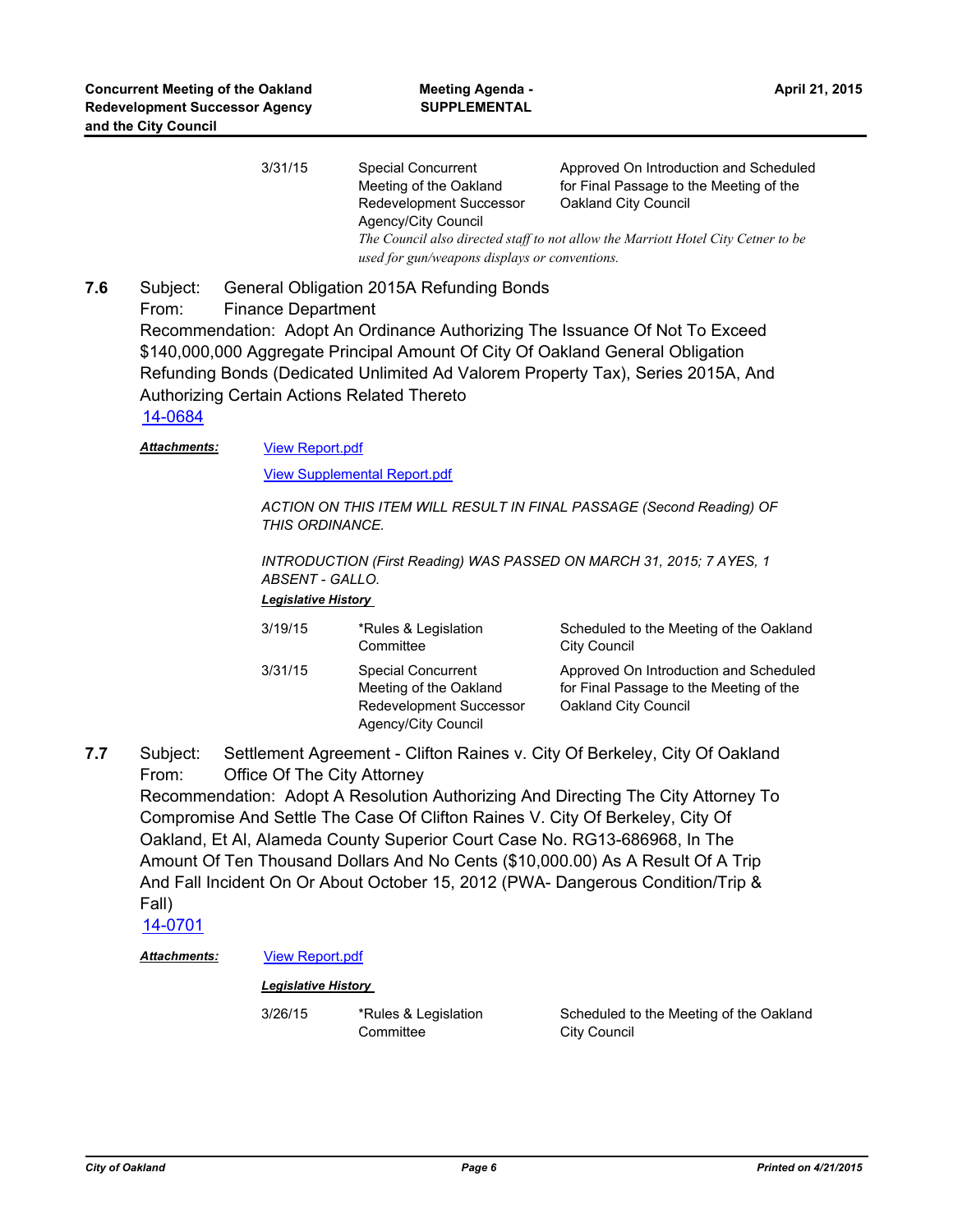Subject: Settlement Agreement - John Yue v. City Of Oakland From: Office Of The City Attorney Recommendation: Resolution Authorizing And Directing The City Attorney To Compromise And Settle The Case Of John Yue v. City Of Oakland, Alameda County Superior Court Case No. RG14732692, City Attorney's File No. 29453, In The Amount Of Eighty Thousand Dollars (\$80,000) (Public Works Department- Motor Vehicle Accident) **7.8** [14-0754](http://oakland.legistar.com/gateway.aspx?m=l&id=/matter.aspx?key=24733)

*Attachments:*

# [View Report.pdf](http://oakland.legistar.com/gateway.aspx?M=F&ID=99c37136-819a-4004-8885-8fee61ce98ce.pdf)

[View Supplemental Report.pdf](http://oakland.legistar.com/gateway.aspx?M=F&ID=aee1065e-fbf7-44a0-88f8-058fc48179af.pdf)

*Pursuant to Rule 28(a) of Resolution 82580 C.M.S., this item was added to this agenda.*

- Subject: Settlement Agreement Reynelder Julian v. City Of Oakland
- From: Office Of The City Attorney

Recommendation: Adopt A Resolution Authorizing And Directing The City Attorney To Compromise And Settle The Case Of Reynelder Julian v. City Of Oakland, Alameda County Superior Court Case No. RG14736691, City Attorney's File No. 29968, In The Amount Of Fifteen Thousand Dollars (\$15,000.00) (Oakland Public Works -Trip And Fall).

[14-0755](http://oakland.legistar.com/gateway.aspx?m=l&id=/matter.aspx?key=24734)

**7.9**

[View Report.pdf](http://oakland.legistar.com/gateway.aspx?M=F&ID=0fa62f3e-b106-4284-8e79-2dd4829fb50a.pdf) *Attachments:*

[View Supplemental Report.pdf](http://oakland.legistar.com/gateway.aspx?M=F&ID=ca80ec32-a563-4ad5-a46c-00f28bdb7d8a.pdf)

*Pursuant to Rule 28(a) of Resolution 82580 C.M.S., this item was added to this agenda.*

Subject: Settlement Agreement - Dessie R. Nelson v. The Hartford From: Office Of The City Attorney Recommendation: Adopt A Resolution Authorizing And Directing The City Attorney To Compromise And Settle The Case Of Dessie R. Nelson v. The Hartford, Et Al., United States District Court Case No. C13-04196 CRB, In The Amount Of Seventy Thousand Dollars And No Cents (\$70,000.00) As A Result Of Failure To Properly Pay Death Benefits On Or About March 20, 2013 (City Administrator) (1584048) **7.10** [14-0759](http://oakland.legistar.com/gateway.aspx?m=l&id=/matter.aspx?key=24738)

#### *Attachments:* [View Report.pdf](http://oakland.legistar.com/gateway.aspx?M=F&ID=9756a374-1f01-4411-93ce-2ec0d64900ce.pdf)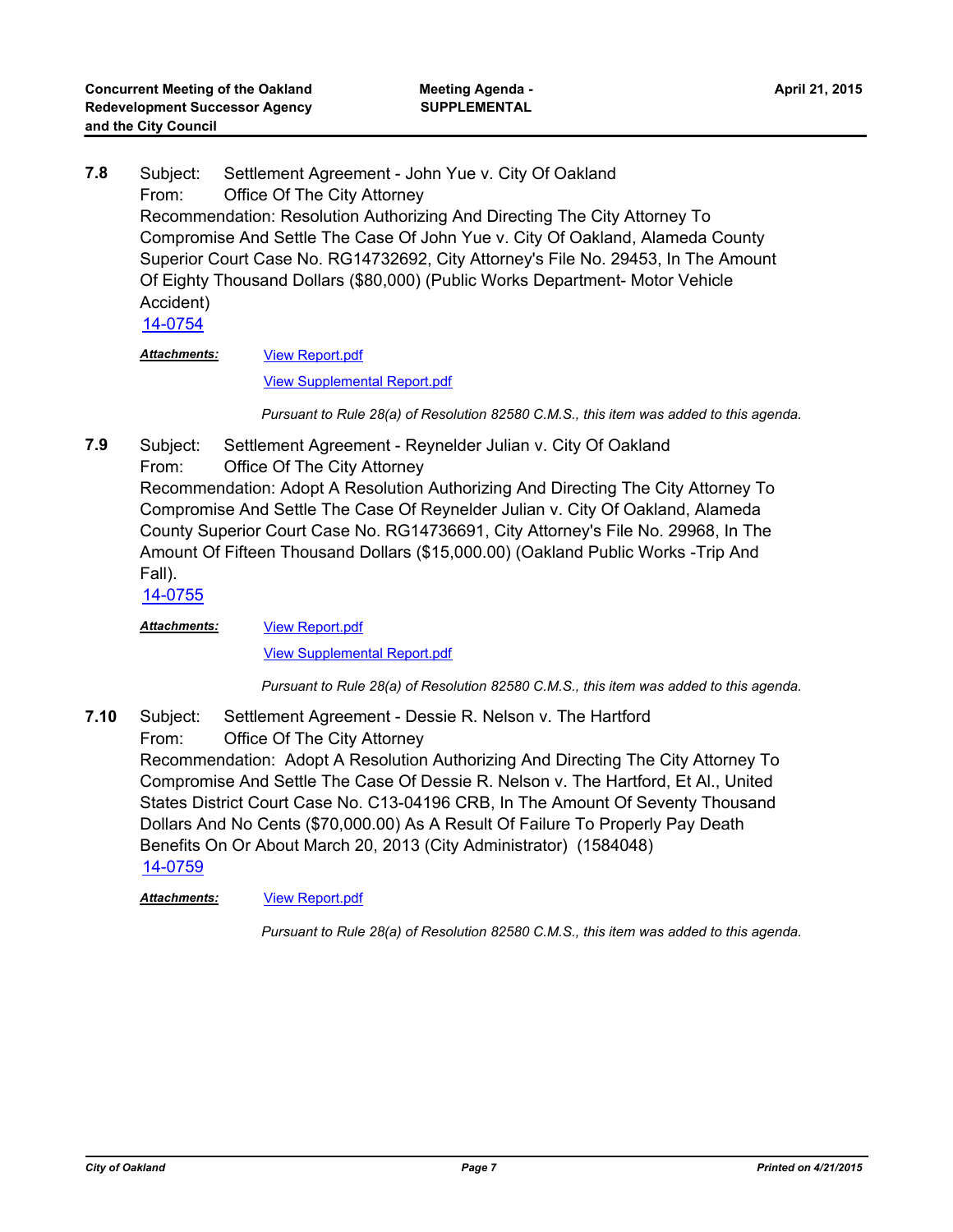Subject: Settlement Agreement - EBMUD v. City Of Oakland From: Office Of The City Attorney Recommendation: Adopt A Resolution Authorizing And Directing The City Attorney To Compromise And Settle The Case Of East Bay Municipal Utility District v. City Of Oakland, Alameda County Superior Court Case No. RG15-758444, In The Amount Of Eighteen Thousand Six Hundred Fifty Dollars And Forty-Six Cents (\$18,650.46) As A Result Of A City Storm Drain Infrastructure Project Causing Damage To A Water Main On Or About September 19, 2013 (Public Works Agency- Dangerous Condition/Storm Drains) **7.11** [14-0760](http://oakland.legistar.com/gateway.aspx?m=l&id=/matter.aspx?key=24739)

[View Report.pdf](http://oakland.legistar.com/gateway.aspx?M=F&ID=a93f4b1c-4ecc-4dea-96ce-fcd80d8c8bf2.pdf) *Attachments:*

[View Supplemental Report.pdf](http://oakland.legistar.com/gateway.aspx?M=F&ID=124a17a3-7a1a-45e5-a539-339071a94a0c.pdf)

*Pursuant to Rule 28(a) of Resolution 82580 C.M.S., this item was added to this agenda.*

Subject: Settlement Agreement - Claim Of Chubb Group Of Insurance From: Office Of The City Attorney Recommendation: Adopt A Resolution Authorizing And Directing The City Attorney To Compromise And Settle The Claim Of Chubb Group Of Insurance (Claim No. C29999) In The Amount Of Nine Thousand Six Hundred Fifty Four Dollars And Fifty Nine Cents (\$9,654.59), Payable To Chubb Group Of Insurance As Subrogee For David Curley (Oakland Police Department- Auto Collision) **7.12** [14-0761](http://oakland.legistar.com/gateway.aspx?m=l&id=/matter.aspx?key=24740)

[View Report.pdf](http://oakland.legistar.com/gateway.aspx?M=F&ID=7815e78b-bbec-4427-bdfe-eb741163a296.pdf) *Attachments:*

[View Supplemental Report.pdf](http://oakland.legistar.com/gateway.aspx?M=F&ID=a1f862ac-792a-459f-adcd-25ac20378f94.pdf)

*Pursuant to Rule 28(a) of Resolution 82580 C.M.S., this item was added to this agenda.*

Subject: Settlement Agreement - Claim Of Ellen Reier **7.13**

From: Office Of The City Attorney

Recommendation: Adopt A Resolution Authorizing And Directing The City Attorney To Partially Compromise And Settle The Claim Of Ellen Reier (Claim No. C30485) In An Amount Not To Exceed Fifty-Nine Thousand Three Hundred Seventy-Nine Dollars And One Cent (\$59,379.01), As A Result Of Property Damage Sustained Due To A Sewer Flood Caused By A Failed City Sewer Main On February 18, 2015 (Public Works Agency - Dangerous Condition/Sewers)

[14-0762](http://oakland.legistar.com/gateway.aspx?m=l&id=/matter.aspx?key=24741)

[View Report.pdf](http://oakland.legistar.com/gateway.aspx?M=F&ID=ef78f8c4-b7a9-4cc2-b942-56e2bf593d9b.pdf) *Attachments:*

[View Supplemental Report.pdf](http://oakland.legistar.com/gateway.aspx?M=F&ID=1a133cb0-fc05-43de-8770-2c0d607d7ecd.pdf)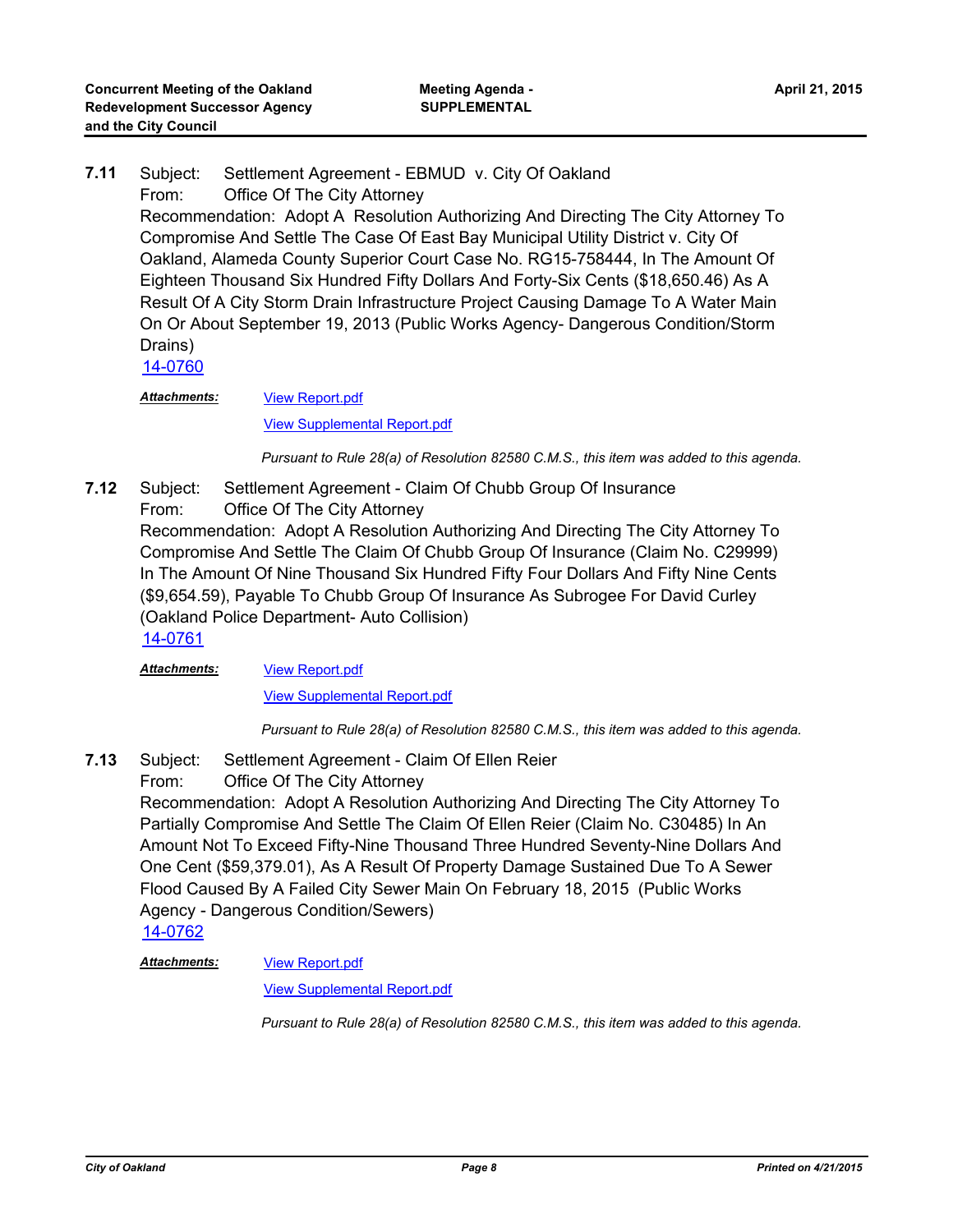Subject: Arbor Day 2015 From: Office Of The City Administrator Recommendation: Adopt A Resolution Proclaiming Friday April 24, 2015 Arbor Day 2015 In The City Of Oakland And Authorizing An Official Tree Planting Ceremony At Parker Elementary School Located At 7929 Ney Avenue **7.14** [14-0758](http://oakland.legistar.com/gateway.aspx?m=l&id=/matter.aspx?key=24737) *Attachments:* [View Report.pdf](http://oakland.legistar.com/gateway.aspx?M=F&ID=96c86322-9128-4e65-9d14-e540fda6bd7a.pdf)

*Pursuant to Rule 28(a) of Resolution 82580 C.M.S., this item was added to this agenda.*

Subject: Resolution Calling On Gerawan Farming To Respect The Law From: Councilmember Abel J. Guillén Recommendation: Adopt A Resolution Calling Upon Gerawan Farming To Meet Basic Standards Of Fair Conduct And Immediately Implement The Union Contract Issued By The Neutral Mediator And The State Of California **7.15** [14-0725](http://oakland.legistar.com/gateway.aspx?m=l&id=/matter.aspx?key=24704)

*Attachments:* [View Report.pdf](http://oakland.legistar.com/gateway.aspx?M=F&ID=6b31a070-487b-4d14-917a-7bf53c971e11.pdf)

*Legislative History* 

3/26/15 \*Rules & Legislation **Committee** 

Scheduled to the Meeting of the Oakland City Council

Subject: Anti-Graffiti Grant To Trybe For A Mural At 2731 13th Avenue From: Councilmember Abel Guillen **7.16**

Recommendation: Adopt A Resolution Authorizing A Grant Not To Exceed \$10,000 From Councilmember Abel Guillen's Graffiti Abatement Mural And Green Wall Funds To Trybe Inc. For A Mural On N&M Market, 2731 13th Avenue In District 2 [14-0753](http://oakland.legistar.com/gateway.aspx?m=l&id=/matter.aspx?key=24732)

*Attachments:* [View Report.pdf](http://oakland.legistar.com/gateway.aspx?M=F&ID=f00b0afa-d42f-47d9-905b-a1ed95e6acad.pdf)

*Pursuant to Rule 28(a) of Resolution 82580 C.M.S., this item was added to this agenda.*

Subject: Anti-Graffiti Grant To Artist Caroline Stern For A Mural On 169 - 14th Street From: Councilmember Abel Guillen **7.17**

Recommendation: Adopt A Resolution Authorizing A Grant Not To Exceed \$10,000 From Councilmember Abel Guillen's Graffiti Abatement Mural And Green Wall Funds To Artist Caroline Stern For A Mural On Little Stars Preschool, 169 14th Street In District 2

[14-0751](http://oakland.legistar.com/gateway.aspx?m=l&id=/matter.aspx?key=24730)

*Attachments:* [View Report.pdf](http://oakland.legistar.com/gateway.aspx?M=F&ID=8d32b194-76e1-431e-8241-446433b4341e.pdf)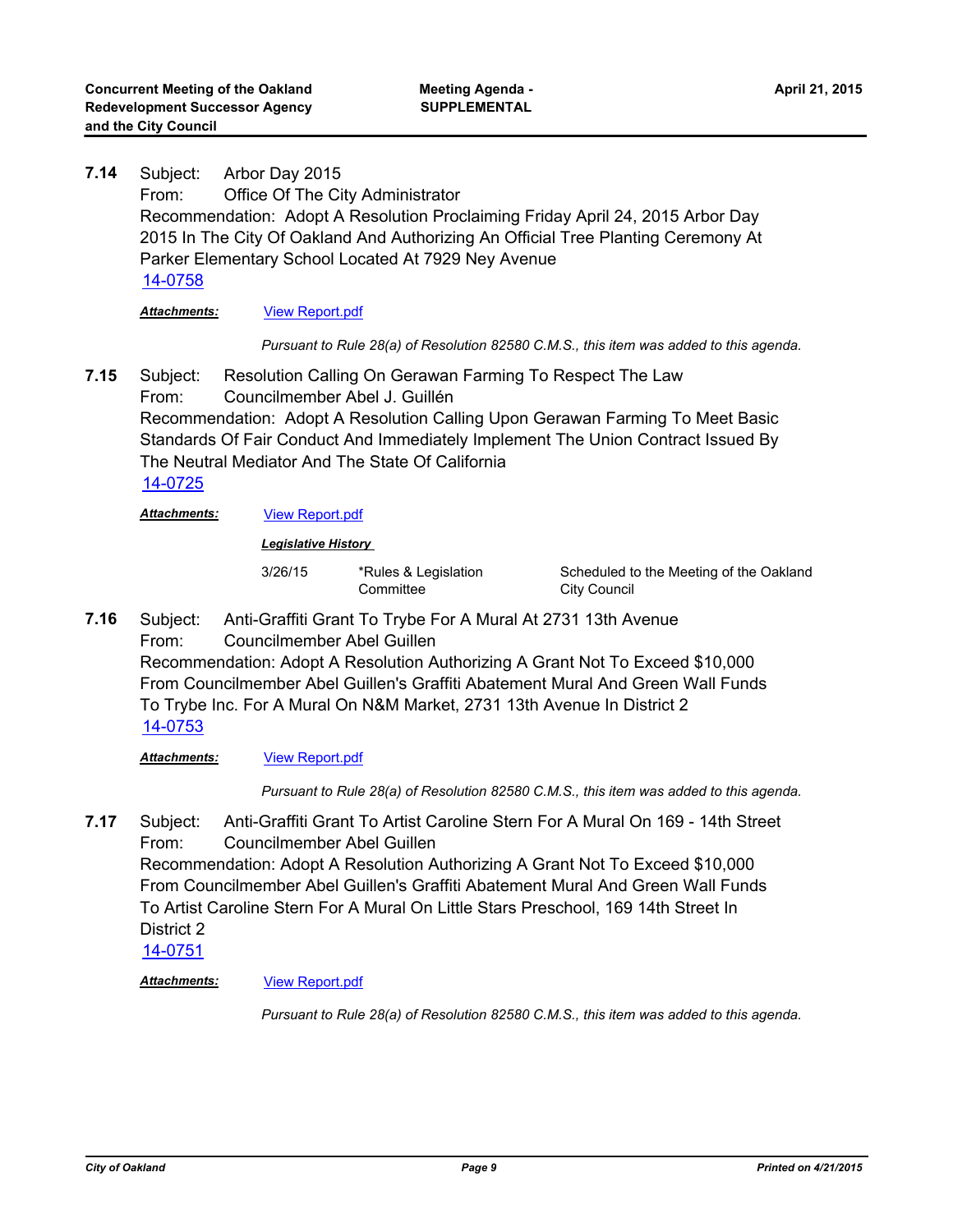Subject: Anti-Graffiti Grant To Artist David Kim For A Mural On 1745 International Boulevard **7.18**

From: Councilmember Abel Guillen

Recommendation: Adopt A Resolution Authorizing A Grant Not To Exceed \$10,000 From Councilmember Abel Guillen's Graffiti Abatement Mural And Green Wall Funds To Artist David Kim For A Mural At Turbo Tires On 1745 International Boulevard In District 2

[14-0752](http://oakland.legistar.com/gateway.aspx?m=l&id=/matter.aspx?key=24731)

*Attachments:* [View Report.pdf](http://oakland.legistar.com/gateway.aspx?M=F&ID=2f604995-54ec-4a94-805d-fec84c08be2f.pdf)

*Pursuant to Rule 28(a) of Resolution 82580 C.M.S., this item was added to this agenda.*

Subject: Anti-Graffiti Grant To HOPE Collaborative For A Mural On 1554 13th Avenue From: Councilmember Abel Guillen Recommendation: Adopt A Resolution Authorizing A Grant Not To Exceed \$10,000 From Councilmember Abel Guillen's Graffiti Abatement Mural And Green Wall Funds **7.19**

To The Tides Center For Use By The Hope Collaborative For A Mural At Three Amigos Market On 1554 13th Avenue In District 2

[14-0750](http://oakland.legistar.com/gateway.aspx?m=l&id=/matter.aspx?key=24729)

*Attachments:* [View Report.pdf](http://oakland.legistar.com/gateway.aspx?M=F&ID=dbe975d9-a9aa-43db-9505-76db39374d3c.pdf)

*Pursuant to Rule 28(a) of Resolution 82580 C.M.S., this item was added to this agenda.*

Subject: Anti-Graffiti Grant To Artist Pamela Consear From: Councilmember Abel Guillen Recommendation: Adopt A Resolution Authorizing A Grant Of Up To \$10,000 From Councilmember Abel Guillen's Graffiti Abatement Mural And Green Wall Funds To Artist Pamela Consear For A Mural Mosaic Along E. 24th Street At 10th Avenue At Oakland Unified School District's Bella Vista Child Development Center, 2410 10th Avenue In District 2 **7.20**

[14-0764](http://oakland.legistar.com/gateway.aspx?m=l&id=/matter.aspx?key=24743)

*Attachments:* [View Report.pdf](http://oakland.legistar.com/gateway.aspx?M=F&ID=57862fd9-ec87-4c76-988d-cb41469794e0.pdf)

*Pursuant to Rule 28(a) of Resolution 82580 C.M.S., this item was added to this agenda.*

Subject: Anti-Graffiti Grant To Oakland Chinatown Chamber Foundation From: Councilmember Abel Guillen **7.21**

Recommendation: Adopt A Resolution Authorizing A Grant Not To Exceed \$10,000 From Councilmember Abel Guillen's Graffiti Abatement Mural And Green Wall Funds To The Oakland Chinatown Chamber Foundation For A Mosaic Mural At Oakland Unified School District's Yuk Yau Child Development Center, 291 10th Street In District 2

[14-0765](http://oakland.legistar.com/gateway.aspx?m=l&id=/matter.aspx?key=24744)

#### *Attachments:* [View Report.pdf](http://oakland.legistar.com/gateway.aspx?M=F&ID=625d3c85-8177-4f38-a2d0-fe34557f47d6.pdf)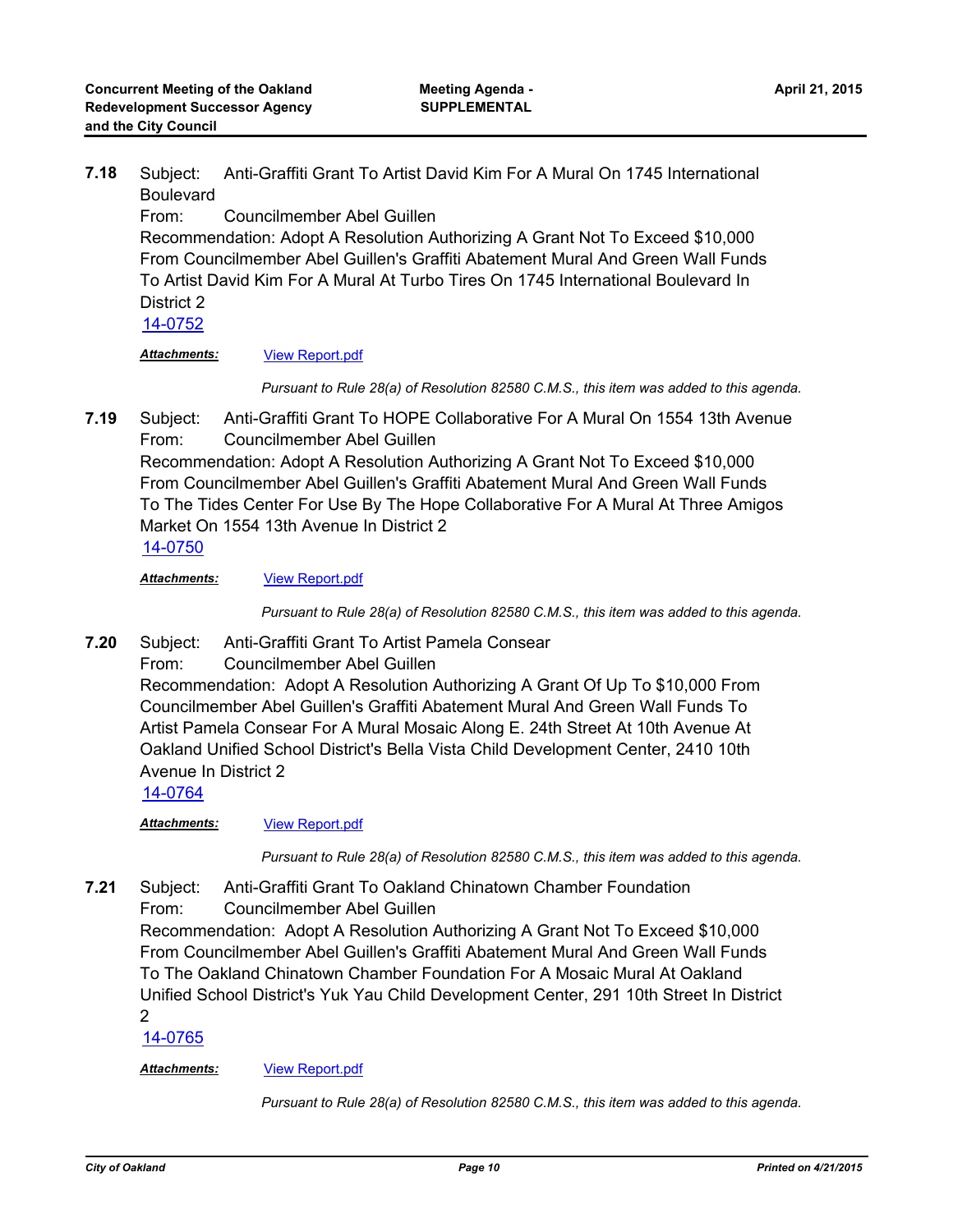Subject: Community Police Advisory Board Appointments From: Office Of The Mayor Recommendation: Adopt A Resolution Confirming The Mayor's Appointment Of Ravinder Singh And Colleen Brown And The Reappointment Of Jay Ashford, Don Link And John Garvey To The Community Police Advisory Board **7.22** [14-0767](http://oakland.legistar.com/gateway.aspx?m=l&id=/matter.aspx?key=24746)

*Attachments:* [View Report.pdf](http://oakland.legistar.com/gateway.aspx?M=F&ID=8092c7eb-11e0-470c-b0c8-59de5aa19537.pdf)

## **7.23 THIS NUMBER INTENTIONALLY NOT USED**

Subject: Public Safety And Services Violence Prevention Oversight Commission **Appointments 7.24**

From: Office Of The Mayor

Recommendation: Adopt A Resolution Appointing Jody Nunez, Tony Marks-Block, Curtis Flemming, Jennifer Madden, Rebecca Alvarado, Melanie Shelby, Kevin McPherson, Letitia Henderson, And Garry Scott As Members Of The Public Safety And Services Violence Prevention Oversight Commission

[14-0769](http://oakland.legistar.com/gateway.aspx?m=l&id=/matter.aspx?key=24748)

*Attachments:* [View Report.pdf](http://oakland.legistar.com/gateway.aspx?M=F&ID=0d162a52-ff3e-4e8c-9f22-b1ec98029d78.pdf)

Subject: Support For AB 700: California Disclose Act From: Councilmember Dan Kalb Recommendation: Adopt A Resolution In Support Of State Assembly Bill (AB) 700 (Gomez & Levine), The California Disclose Act, That Would Require Radio, Telephone, TV, And Video Ads Regarding Ballot Measures To State The Top Contributors To The Committee Paying For The Ad **7.25** [14-0673](http://oakland.legistar.com/gateway.aspx?m=l&id=/matter.aspx?key=24652)

[View Report.pdf](http://oakland.legistar.com/gateway.aspx?M=F&ID=9c1872fd-769d-4e0e-a0f2-2308bb37bb17.pdf) *Attachments:*

#### [View Supplemental Report.pdf](http://oakland.legistar.com/gateway.aspx?M=F&ID=e18aae94-70af-4d3e-8a36-b3ee719e9134.pdf)

| 3/12/15 | *Rules & Legislation<br>Committee | Scheduled to the *Rules & Legislation<br>Committee                                                |
|---------|-----------------------------------|---------------------------------------------------------------------------------------------------|
| 3/26/15 | *Rules & Legislation<br>Committee | Rescheduled to the *Rules & Legislation<br>Committee                                              |
| 4/16/15 | *Rules & Legislation<br>Committee | Approve the Recommendation of Staff, and<br>Forward to the Meeting of the Oakland City<br>Council |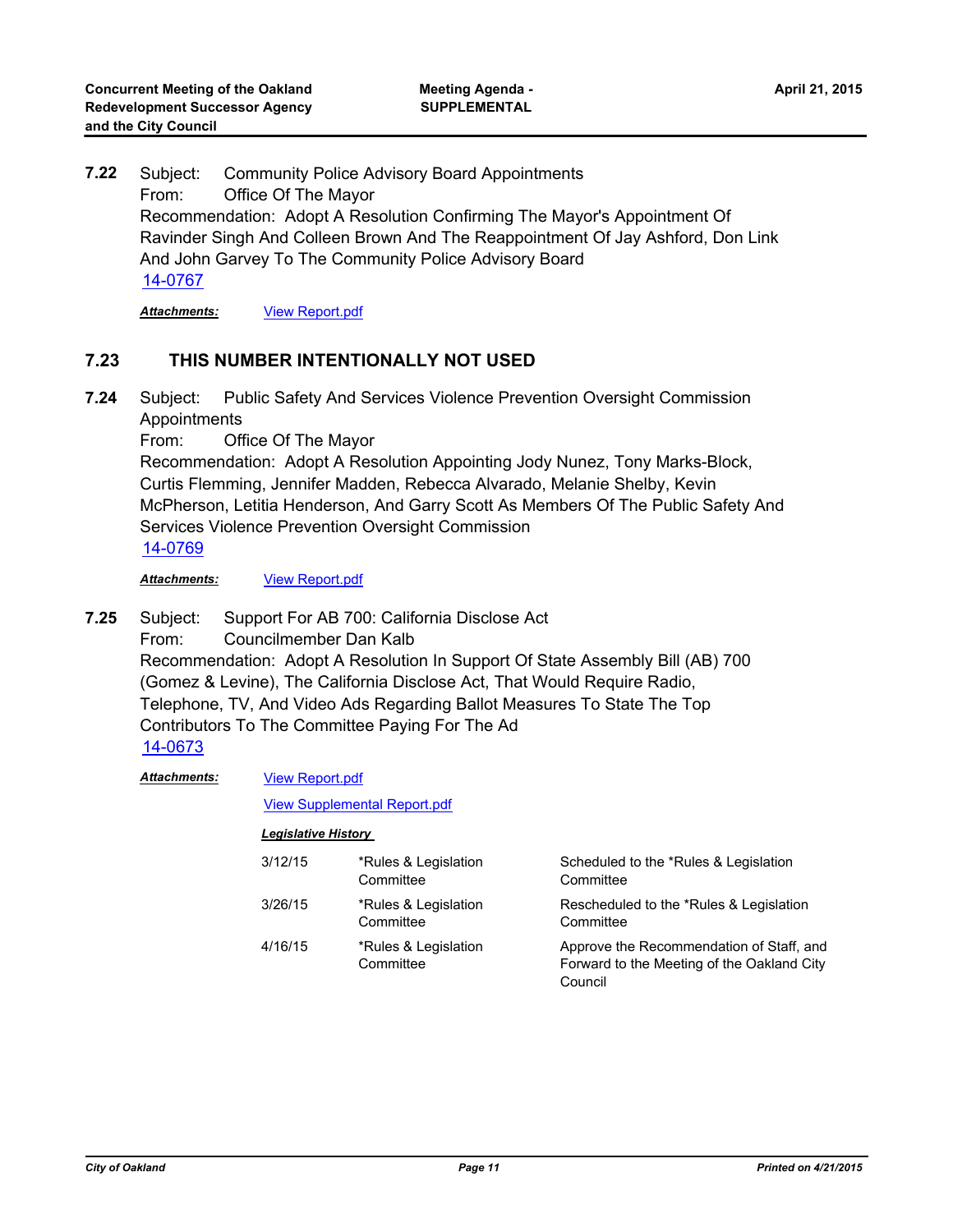Subject: Support For SB 379: Update Safety Element To Address Climate Adaptation From: Councilmember Dan Kalb Recommendation: Adopt A Resolution In Support Of Senate Bill (SB) 379 (Hannah-Beth Jackson), Which Would, Upon The Next Revision Of The Housing Element On Or After January 1, 2017, Require The Safety Element To Be Updated To Address Climate Adaptation And Resiliency Strategies **7.26** [14-0726](http://oakland.legistar.com/gateway.aspx?m=l&id=/matter.aspx?key=24705)

| <b>Attachments:</b> | <b>View Report.pdf</b>              |                                     |                                                                                                   |  |
|---------------------|-------------------------------------|-------------------------------------|---------------------------------------------------------------------------------------------------|--|
|                     |                                     | <b>View Supplemental Report.pdf</b> |                                                                                                   |  |
|                     | <b>View Supplemental Report.pdf</b> |                                     |                                                                                                   |  |
|                     | <b>Legislative History</b>          |                                     |                                                                                                   |  |
|                     | 3/26/15                             | *Rules & Legislation<br>Committee   | Scheduled to the *Rules & Legislation<br>Committee                                                |  |
|                     | 4/16/15                             | *Rules & Legislation<br>Committee   | Approve the Recommendation of Staff, and<br>Forward to the Meeting of the Oakland City<br>Council |  |

Subject: Support For AB 865 - Establish The Empower California Act From: Councilmember Dan Kalb Recommendation: Adopt A Resolution In Support Of State Assembly Bill (AB) 865 (Alejo) That Would Establish The Empower California Act, Which Would Require Recipients Of California Energy Resources Conservation And Development Commission (CA Energy Commission) Funding To Report Annually On And Develop A Plan For Boosting Their Women-, Minority-, Disabled Veteran- And Lgbt-Owned Business Procurement Efforts And Require The Ca Energy Commission To Establish A Diversity Task Force And Guidelines For Fund Recipients **7.27** [14-0743](http://oakland.legistar.com/gateway.aspx?m=l&id=/matter.aspx?key=24722)

[View Report.pdf](http://oakland.legistar.com/gateway.aspx?M=F&ID=021220d2-70c5-48ed-aa24-5743fe80fb03.pdf) *Attachments:*

[View Supplemental Report.pdf](http://oakland.legistar.com/gateway.aspx?M=F&ID=fe05e403-3b24-4d34-bf3d-65f24733a51f.pdf)

#### *Legislative History*

4/16/15 \*Rules & Legislation **Committee** 

Approve the Recommendation of Staff, and Forward to the Meeting of the Oakland City Council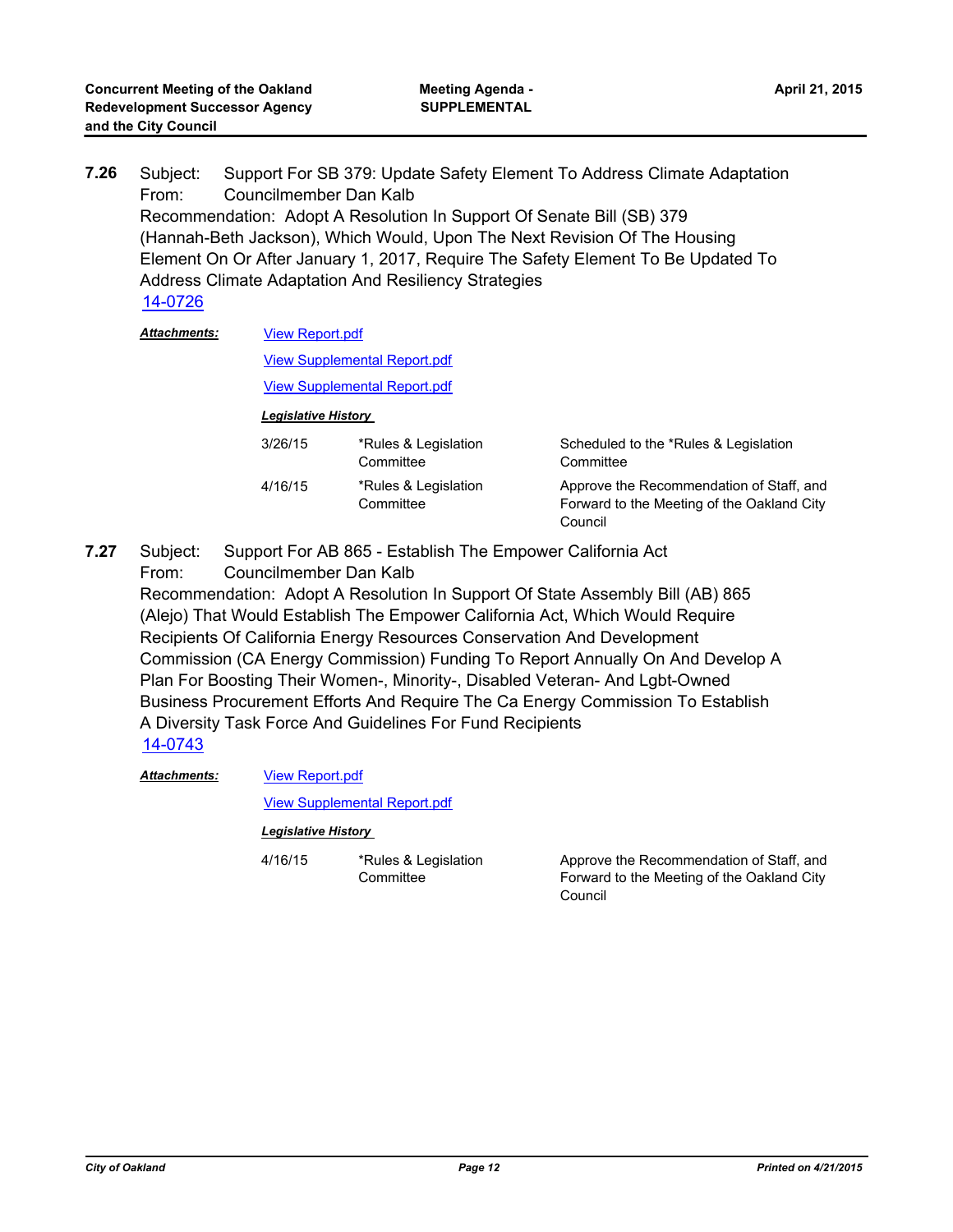Subject: Opposing SB 101: Religious Freedom Restoration Act From: President Pro Tempore Reid And Vice Mayor Kaplan Recommendation: Adopt A Resolution Opposing Senate Bill 101 (Kruse, Schneider, Steele) Religious Freedom Restoration Act In The State Of Indiana As Approved By Governor Mike Pence (Indiana) **7.28**

[14-0742](http://oakland.legistar.com/gateway.aspx?m=l&id=/matter.aspx?key=24721)

| <b>Attachments:</b> | <b>View Report.pdf</b>     |                                                         |                                                                                                              |  |  |
|---------------------|----------------------------|---------------------------------------------------------|--------------------------------------------------------------------------------------------------------------|--|--|
|                     |                            | <b>View Supplemental Report.pdf</b>                     |                                                                                                              |  |  |
|                     |                            | <b>View Supplemental Report.pdf</b>                     |                                                                                                              |  |  |
|                     | <b>Legislative History</b> |                                                         |                                                                                                              |  |  |
|                     | 4/16/15                    | *Rules & Legislation<br>Committee                       | Approve as Amended the Recommendation<br>of Staff, and Forward to the Meeting of the<br>Oakland City Council |  |  |
|                     |                            | the City's lobbyist regarding out-of-state legislation. | The Committee approved the resolution as amended to clarify the direction to                                 |  |  |

Subject: Opposition To HB 1228: Religious Freedom Restoration Act From: President Pro Tempore Reid And Vice Mayor Kaplan Recommendation: Adopt A Resolution Opposing HB 1228 (Rep. Ballinger-Arkansas) Religious Freedom Restoration Act In The State Of Arkansas **7.29** [14-0747](http://oakland.legistar.com/gateway.aspx?m=l&id=/matter.aspx?key=24726)

[View Report.pdf](http://oakland.legistar.com/gateway.aspx?M=F&ID=ece8a956-2eb0-4d64-b5ad-fbaf614691bb.pdf) [View Supplemental Report.pdf](http://oakland.legistar.com/gateway.aspx?M=F&ID=3952b023-8957-44aa-9a5b-2a92f270a056.pdf) [View Supplemental Report.pdf](http://oakland.legistar.com/gateway.aspx?M=F&ID=e0f58796-290c-43a8-bece-0ac4247be5ab.pdf) *Attachments: Legislative History*  4/16/15 \*Rules & Legislation **Committee** Approve as Amended the Recommendation of Staff, and Forward to the Meeting of the

> Oakland City Council *The Committee approved the resolution as amended to clarify the direction to the City's lobbyist regarding out-of-state legislation.*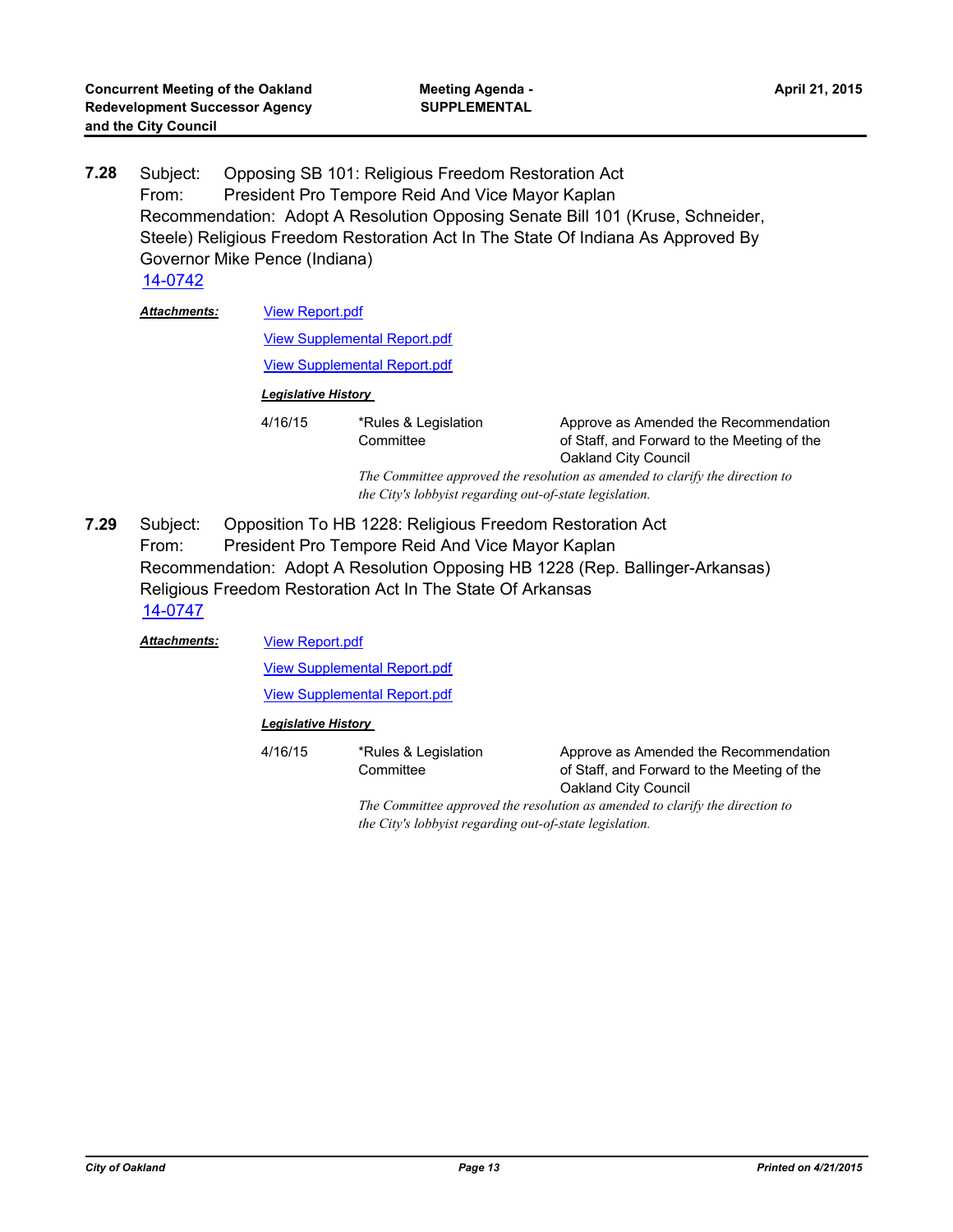Subject: Salary Ordinance Amendments To Add Part Time Classifications From: Human Resources Management Department Recommendation: Adopt An Ordinance Amending The Salary Schedule Of Ordinance No. 12187 C.M.S. ("Salary Ordinance") To Add The Part Time Classifications Of Cable TV Stage Manager, PT; Hearing Officer PT; Language Interpreter, PT; And To Modify Existing Full Time Classifications By Adding The Part Time Equivalents Of The Classifications Of Emergency Planning Coordinator, PT; Emergency Planning Coordinator, Senior, PT; Head Start Program Coordinator, PT; Senior Services Program Assistant, PT; Special Events Coordinator, PT; Veterinarian, PT; And To Correct Inconsistencies In The Published Salary Rates For The Part Time Equivalent Classifications Of Emergency Medical Services Instructor, PT; Management Intern, PT; Management Assistant, PT; And Program Analyst I, PT To Align With The Salary Rate For The Full Time Rate For Those Classifications; And To Delete The Classifications-Of Case Manager, Supervising, PT; CD Cleanup Supervisor, PT; Employee Assistance Program Counselor, PT; And Senior Center Director, PT **7.30**

#### [14-0706](http://oakland.legistar.com/gateway.aspx?m=l&id=/matter.aspx?key=24685)

#### *Attachments:* [View Report.pdf](http://oakland.legistar.com/gateway.aspx?M=F&ID=81bc731a-2b2b-4ea8-ae6a-f4fa80226675.pdf)

*ACTION ON THIS ITEM WILL RESULT IN INTRODUCTION (First Reading) OF THIS ORDINANCE.* 

*FINAL PASSAGE (Second Reading) WILL OCCUR ON MAY 5, 2015. Legislative History* 

| 3/26/15 | *Rules & Legislation<br>Committee                                                                                 | Scheduled to the *Finance & Management<br>Committee                                               |
|---------|-------------------------------------------------------------------------------------------------------------------|---------------------------------------------------------------------------------------------------|
| 4/14/15 | Concurrent Meeting of the<br>Oakland Redevelopment<br>Successor Agency and<br>Finance and Management<br>Committee | Approve the Recommendation of Staff, and<br>Forward to the Meeting of the Oakland City<br>Council |

Subject: Salary Ordinance Amendments To Adjust Salaries & Titles From: Human Resources Management Department Recommendation: Adopt Ordinance Amending The Salary Schedule Of Ordinance No. 12187 C.M.S. ("Salary Ordinance") To Adjust The Salaries And Titles Of Various Classifications And Delete The Classifications Of Revenue Collections Supervisor, Revenue Audit Supervisor, And Police Services Technician I And Various Part-Time Camp Classifications **7.31**

#### [14-0710](http://oakland.legistar.com/gateway.aspx?m=l&id=/matter.aspx?key=24689)

.

#### *Attachments:* [View Report.pdf](http://oakland.legistar.com/gateway.aspx?M=F&ID=c466cfb5-944f-49c5-8fb0-28af10a3d5e8.pdf)

*ACTION ON THIS ITEM WILL RESULT IN INTRODUCTION (First Reading) OF THIS ORDINANCE.* 

*FINAL PASSAGE (Second Reading) WILL OCCUR ON MAY 5, 2015. Legislative History*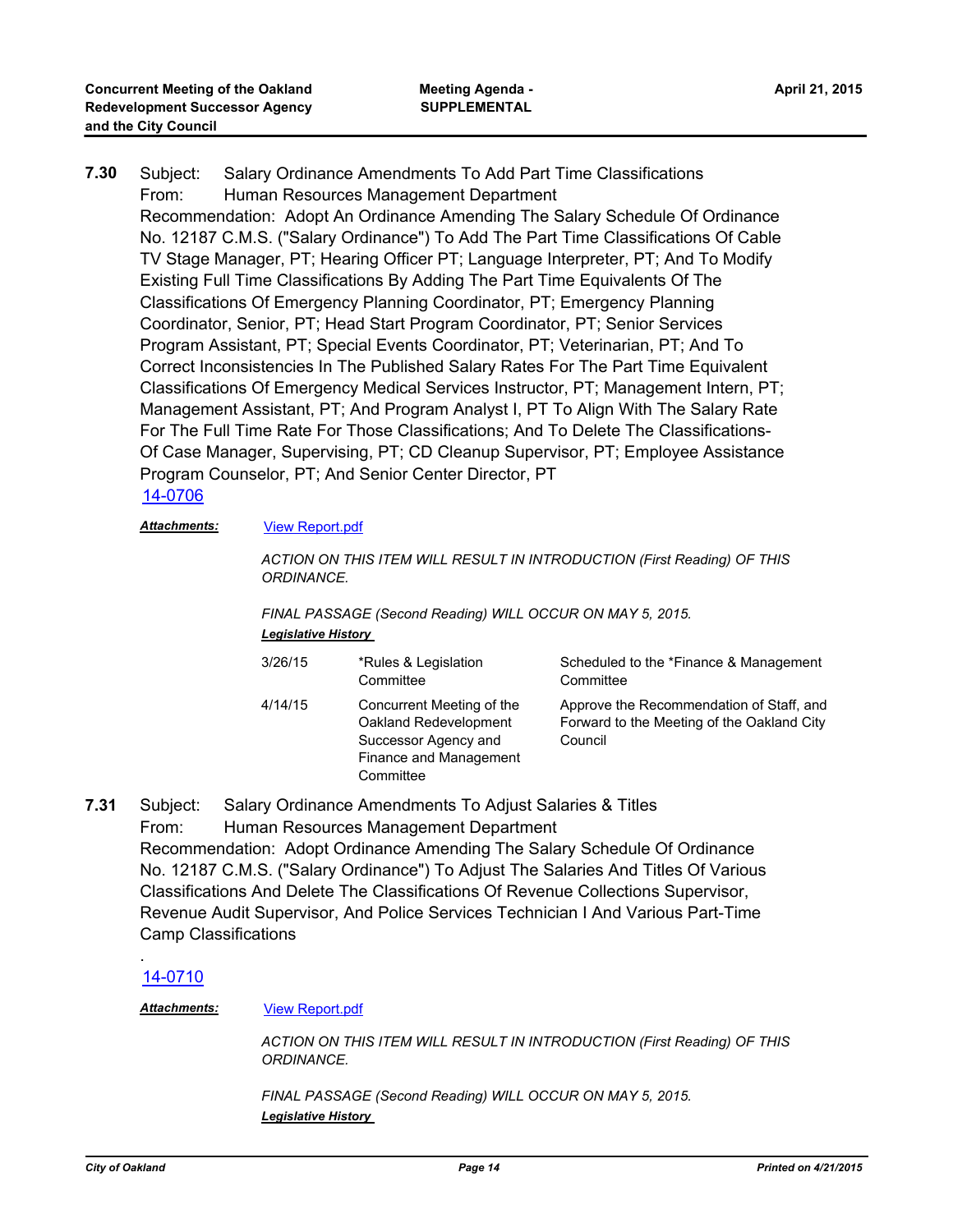| 3/26/15 | *Rules & Legislation<br>Committee                                                                                 | Scheduled to the *Finance & Management<br>Committee                                               |
|---------|-------------------------------------------------------------------------------------------------------------------|---------------------------------------------------------------------------------------------------|
| 4/14/15 | Concurrent Meeting of the<br>Oakland Redevelopment<br>Successor Agency and<br>Finance and Management<br>Committee | Approve the Recommendation of Staff, and<br>Forward to the Meeting of the Oakland City<br>Council |

Subject: CSAC-EIA Risk Management Subsidy Funds From: Human Resources Management Department Recommendation: Adopt A Resolution Authorizing The City Administrator To Accept And Appropriate Risk Management Subsidy Funds From The California State Association Of Counties - Excess Insurance Authority (CSAC-EIA) In An Estimated Amount Of \$135,511.39, For Software License, Service And Hosting Fees To Use Riskmaster, A Risk Management Information System, And Receive Annually Thereafter Risk Management Subsidy Funds From CSAC-EIA In The Amount Of \$39,560 To Pay These Ongoing Fees **7.32** [14-0711](http://oakland.legistar.com/gateway.aspx?m=l&id=/matter.aspx?key=24690)

*Attachments:* [View Report.pdf](http://oakland.legistar.com/gateway.aspx?M=F&ID=b189f4f1-c1db-48b3-a6a2-3be5845f0528.pdf)

#### *Legislative History*

| 3/26/15 | *Rules & Legislation<br>Committee                                                                                 | Scheduled to the *Finance & Management<br>Committee                                               |
|---------|-------------------------------------------------------------------------------------------------------------------|---------------------------------------------------------------------------------------------------|
| 4/14/15 | Concurrent Meeting of the<br>Oakland Redevelopment<br>Successor Agency and<br>Finance and Management<br>Committee | Approve the Recommendation of Staff, and<br>Forward to the Meeting of the Oakland City<br>Council |

Subject: 2021 Broadway Major Encroachment Permit From: Planning & Building Department Recommendation: Adopt A Resolution Granting A Conditional And Revocable Major Encroachment Permit To Alameda Bayfarm Investment, LLC To Allow An Existing Under-Sidewalk Basement To Encroach. Into The Public Right-Of-Way Along The Building's Frontage On 2021 Broadway **7.33** [14-0702](http://oakland.legistar.com/gateway.aspx?m=l&id=/matter.aspx?key=24681)

| <b>Attachments:</b> | <b>View Report.pdf</b>     |                                   |                                                                                                   |  |
|---------------------|----------------------------|-----------------------------------|---------------------------------------------------------------------------------------------------|--|
|                     | <b>Legislative History</b> |                                   |                                                                                                   |  |
|                     | 3/26/15                    | *Rules & Legislation<br>Committee | Scheduled to the *Public Works Committee                                                          |  |
|                     | 4/14/15                    | *Public Works Committee           | Approve the Recommendation of Staff, and<br>Forward to the Meeting of the Oakland City<br>Council |  |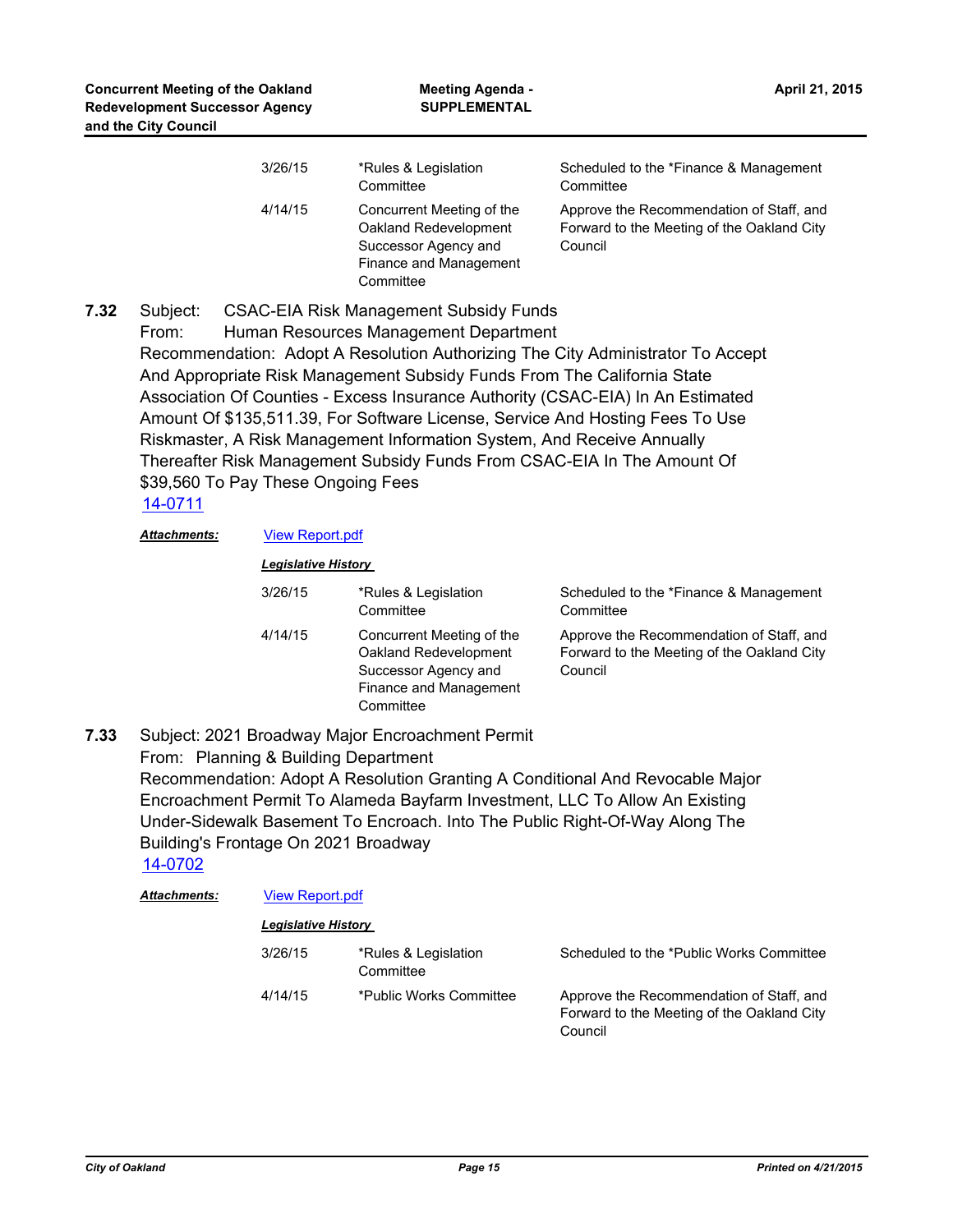Subject: Agreement With MTC For Pavement Management Assistance From: Oakland Public Works Department Recommendation: Adopt A Resolution Authorizing The City Administrator Or Designee To: 1) Apply For, Accept \$100,000.00 In Pavement Management Technical Assistance Program Grant Funds From The Metropolitan Transportation Commission; 2) Allocate \$20,000.00 In Matching Funds And An Additional \$88,860.00 For Additional Professional Services From An Existing Project; And 3) Enter Into An Agreement With Metropolitan Transportation Commission To Provide Additional Professional Services In An Amount Not-To-Exceed \$88,860.00 **7.34** [14-0715](http://oakland.legistar.com/gateway.aspx?m=l&id=/matter.aspx?key=24694) Attachments: **[View Report.pdf](http://oakland.legistar.com/gateway.aspx?M=F&ID=59d45416-0637-40c9-b262-3bce2eeb6a2c.pdf)** 

| . | VIGW INGPORT               |                                                                                                                                                                                                               |                                                                                                   |
|---|----------------------------|---------------------------------------------------------------------------------------------------------------------------------------------------------------------------------------------------------------|---------------------------------------------------------------------------------------------------|
|   | <b>Legislative History</b> |                                                                                                                                                                                                               |                                                                                                   |
|   | 3/26/15                    | *Rules & Legislation<br>Committee                                                                                                                                                                             | Scheduled to the *Public Works Committee                                                          |
|   | 4/14/15                    | *Public Works Committee                                                                                                                                                                                       | Approve the Recommendation of Staff, and<br>Forward to the Meeting of the Oakland City<br>Council |
|   |                            | The Committee also requested that staff provide an informational memo<br>regarding plans to fill potholes and whether more funding is available in the<br>budget for further pothole repair or street paving. |                                                                                                   |

- Subject: Rehab Of Sanitary Sewers **7.35**
	- From: Oakland Public Works Department Recommendation: Adopt A Resolution Awarding A Construction Contract To Pacific Trenchless, Inc., The Lowest Responsive And Responsible Bidder, In Accordance With Project Plans And Specifications For The Rehabilitation Of Sanitary Sewers In The Area Bounded By Mountain Boulevard, Joaquin Miller Road, Skyline Boulevard And Castle Drive (Project No. C329144) And With Contractor's Bid In The Amount Of Four Million Three Hundred Seventy-One Thousand Seven Hundred Seventy-Three Dollars (\$4,371, 773.00)

#### [14-0713](http://oakland.legistar.com/gateway.aspx?m=l&id=/matter.aspx?key=24692)

| <b>Attachments:</b> | <b>View Report.pdf</b>     |                                   |                                                                                                   |  |
|---------------------|----------------------------|-----------------------------------|---------------------------------------------------------------------------------------------------|--|
|                     | <b>Legislative History</b> |                                   |                                                                                                   |  |
|                     | 3/26/15                    | *Rules & Legislation<br>Committee | Scheduled to the *Public Works Committee                                                          |  |
|                     | 4/14/15                    | *Public Works Committee           | Approve the Recommendation of Staff, and<br>Forward to the Meeting of the Oakland City<br>Council |  |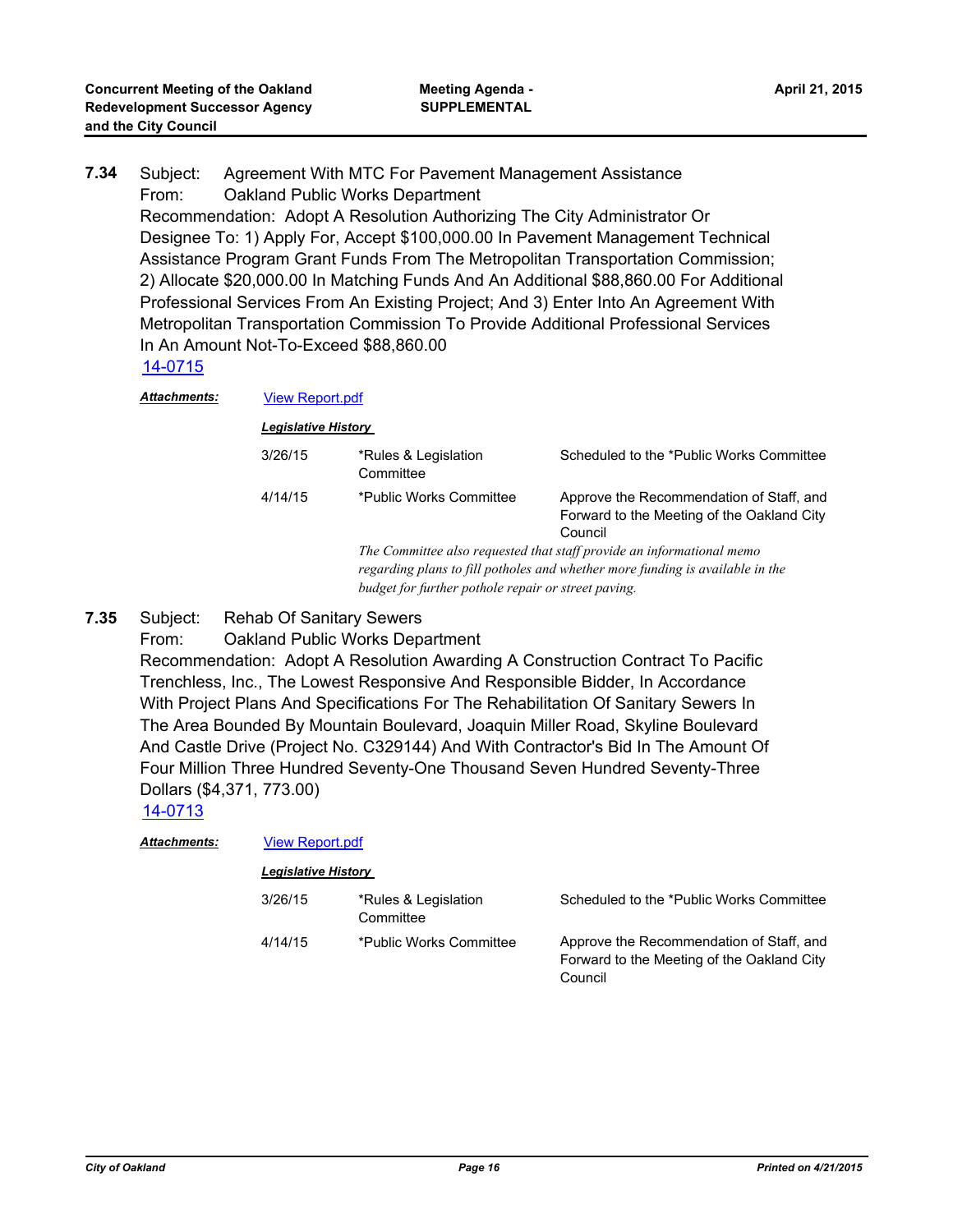Subject: Caldecott Settlement Bike/Ped Improvements Award Contract From: Oakland Public Works Department Recommendation: Adopt A Resolution Rejecting All Bids, Waiving Further Advertising And Bidding; And Authorizing The City Administrator Or Designee, To Negotiate With Bidders And Execute A Construction Contract, Without Return To Council, In Accordance With The Plans And Specifications, For The Caldecott Fourth Bore Settlement Project #9 And #14, Along Broadway From Keith Avenue To Golden Gate Way (City Project No. C369520), In An Amount Not To Exceed One Million Eight -Hundred Eighty Four Thousand Two Hundred And Fifteen Dollars (\$1,884,215.00) For The Base Bid And A Bid Alternate **7.36** [14-0714](http://oakland.legistar.com/gateway.aspx?m=l&id=/matter.aspx?key=24693) *Attachments:* [View Report.pdf](http://oakland.legistar.com/gateway.aspx?M=F&ID=e5991402-13e2-473b-8dab-14b42c8c5f31.pdf) *Legislative History*  3/26/15 \*Rules & Legislation Scheduled to the \*Public Works Committee

|         | Committee               |                                                                                                   |
|---------|-------------------------|---------------------------------------------------------------------------------------------------|
| 4/14/15 | *Public Works Committee | Approve the Recommendation of Staff, and<br>Forward to the Meeting of the Oakland City<br>Council |

Subject: DeFremery Park Rec Center Exterior Rehabilitation Project From: Oakland Public Works Department **7.37**

Recommendation: Adopt A Resolution To Reject All Bids, Waive Further Advertising And Competitive Bidding, And Authorize The City Administrator, Or Designee, To Negotiate And Execute A Construction Contract Up To The Amount Of Six Hundred Forty Thousand Dollars (\$640,000.00) In The Open Market For The DeFremery Park Recreation Center Exterior Rehabilitation Project (No. C469510) In Accordance With The Project Plans And Specifications

[14-0712](http://oakland.legistar.com/gateway.aspx?m=l&id=/matter.aspx?key=24691)

#### *Attachments:* [View Report.pdf](http://oakland.legistar.com/gateway.aspx?M=F&ID=5f01dae7-cf69-4c06-9102-f1c4c7474949.pdf)

| 3/26/15 | *Rules & Legislation<br>Committee | Scheduled to the *Public Works Committee                                                          |
|---------|-----------------------------------|---------------------------------------------------------------------------------------------------|
| 4/14/15 | *Public Works Committee           | Approve the Recommendation of Staff, and<br>Forward to the Meeting of the Oakland City<br>Council |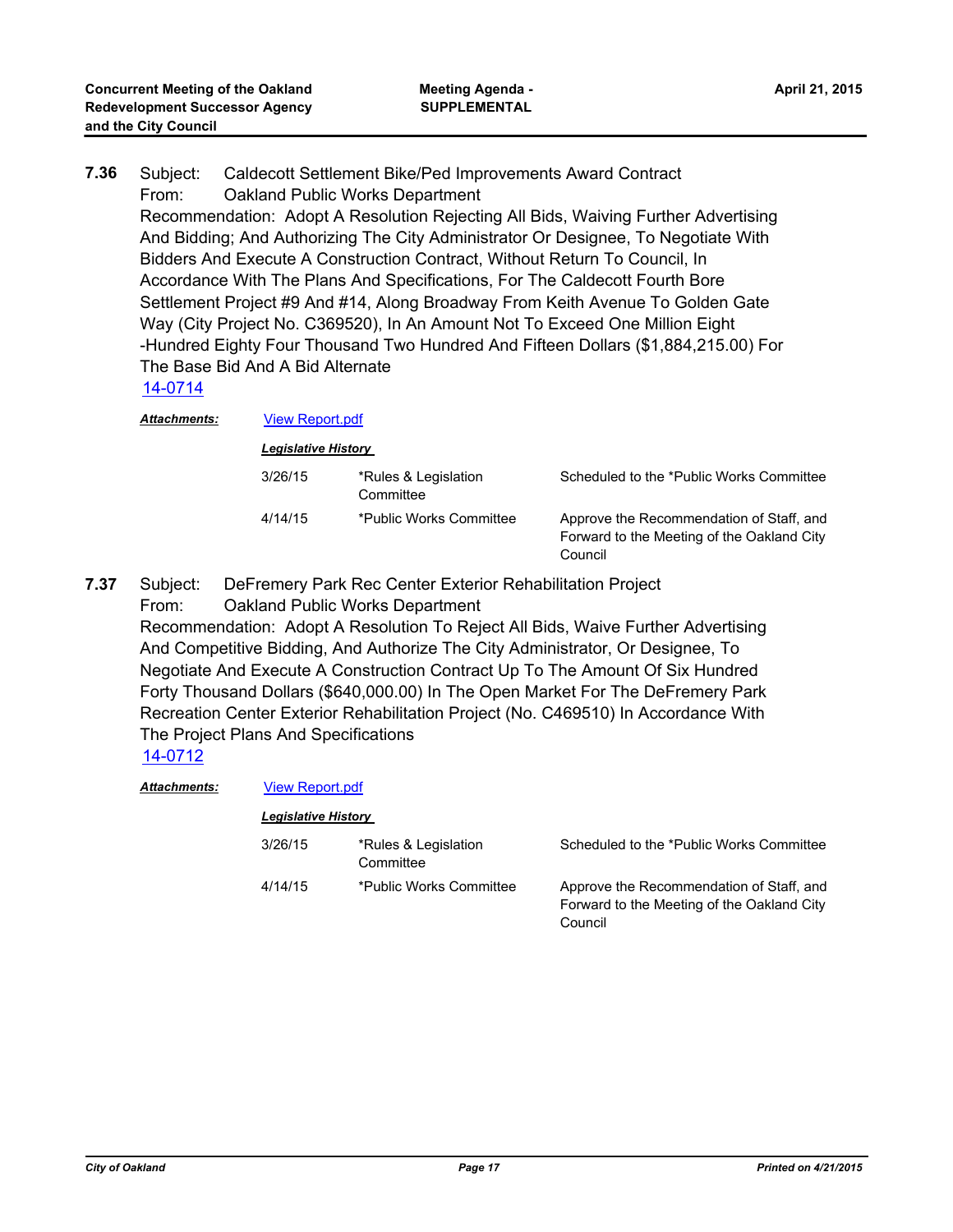Subject: Contract Authorization For Sewer Operations Equipment & Supplies From: Oakland Public Works Department Recommendation: Adopt A Resolution Authorizing The City Administrator, Or His Designee, To Execute A One-Year Contract With One Or More Vendors, To Be Selected Through A Competitive Bidding Process, For The Period Of May 1, 2015 Through April 30, 2016, In An Amount Not To Exceed Four Hundred Thousand Dollars (\$400,000.00) For The Purchase Of Iron And Steel Castings For Manhole Frames, Covers, Drainage Grates And Other Related Capital Improvement Supplies And Equipment On Behalf Of Oakland Public Works, With Two, One-Year Options To Extend These Contracts In An Amount Not To Exceed Four Hundred Thousand Dollars (\$400,000.00) Per Year, For A Grand Total Contract Amount Of One Million Two Hundred Thousand Dollars (\$1,200,000.00), Without Return To Council, Provided That The City's Contracting Requirements Are Followed With Respect To These Purchases **7.38** [14-0704](http://oakland.legistar.com/gateway.aspx?m=l&id=/matter.aspx?key=24683)

*Attachments:* [View Report.pdf](http://oakland.legistar.com/gateway.aspx?M=F&ID=b7704e68-113e-4325-9b48-329725d0e24b.pdf)

| <b>Legislative History</b> |                                   |                                                                                                   |  |
|----------------------------|-----------------------------------|---------------------------------------------------------------------------------------------------|--|
| 3/26/15                    | *Rules & Legislation<br>Committee | Scheduled to the *Public Works Committee                                                          |  |
| 4/14/15                    | *Public Works Committee           | Approve the Recommendation of Staff, and<br>Forward to the Meeting of the Oakland City<br>Council |  |

### **7.39 This Number Intentially Left Blank**

Subject: Appropriate Additional JAG Funds From: Oakland Police Department Recommendation: Adopt A Resolution Authorizing The City Administrator, Or Designee, To Accept And Appropriate Additional Funds From FFY 2014 JAG Grant A Ward In An Amount Not To Exceed Forty One Thousand, Eight Hundred Twenty Five Dollars And Thirty Five Cents (\$41,825.35) In Addition To The Five Hundred Thousand, Two Hundred Dollars (\$500,200) Already Accepted And Appropriated As Part Of Resolution 84641, For The 2014 Federal Fiscal Year **7.40** [14-0686](http://oakland.legistar.com/gateway.aspx?m=l&id=/matter.aspx?key=24665)

| <u> Attachments:</u> | <b>View Report.pdf</b>     |                                   |                                                                                                   |  |
|----------------------|----------------------------|-----------------------------------|---------------------------------------------------------------------------------------------------|--|
|                      | <b>Legislative History</b> |                                   |                                                                                                   |  |
|                      | 3/19/15                    | *Rules & Legislation<br>Committee | Scheduled to the *Public Safety Committee                                                         |  |
|                      | 4/14/15                    | *Public Safety Committee          | Approve the Recommendation of Staff, and<br>Forward to the Meeting of the Oakland City<br>Council |  |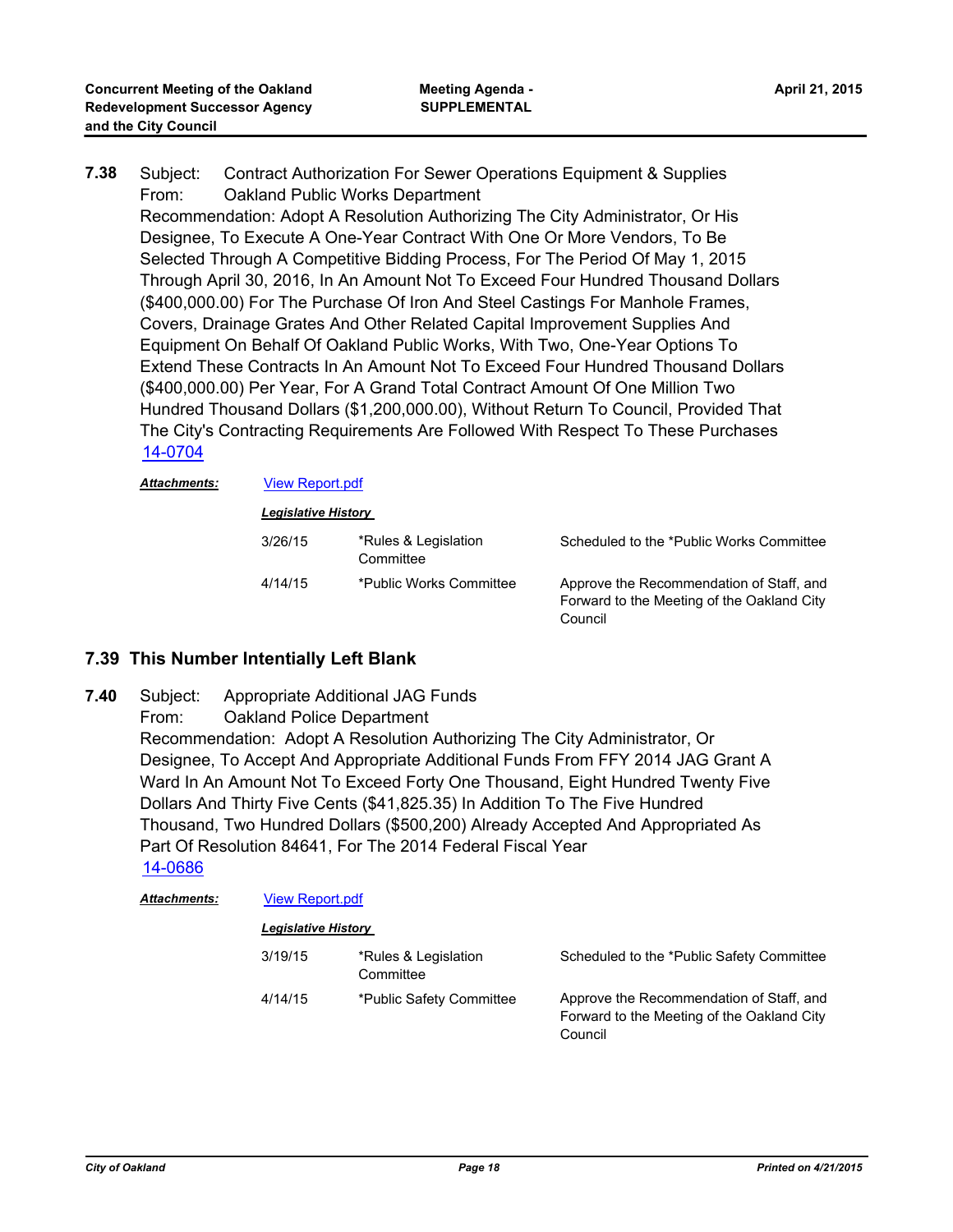- Subject: MOU With Alameda County Operational Area From: Oakland Fire Department Recommendation: Adopt A Resolution Authorizing The City Administrator Or His Designee To: 1) Enter Into A Memorandum Of Understanding (MOU) With The Alameda County Operational Area To Administer And Maintain The Local Oil Spill Contingency Plan (LOSCP) For The Alameda County Operational Area; And 2) Accept And Appropriate Up To Thirty-Five Thousand Dollars (\$35,000) Annually In Grant Funds For The Next Five Years For A Total Amount Of One Hundred And Seventy Five Thousand Dollars (\$175,000), Through July 1, 2020 Or Whenever Said Amount Of Grant Funds Is Exhausted, Whichever Occurs Last, From The California Department Of Fish And Wildlife (CDFW) Office Of Spill Prevention And Response (OSPR) **7.41** [14-0703](http://oakland.legistar.com/gateway.aspx?m=l&id=/matter.aspx?key=24682)
	- *Attachments:* [View Report.pdf](http://oakland.legistar.com/gateway.aspx?M=F&ID=d11bc412-4ddf-47ae-82fb-e57c1b37461d.pdf)

*Legislative History* 

| 3/26/15 | *Rules & Legislation<br>Committee | Scheduled to the *Public Safety Committee                                                         |
|---------|-----------------------------------|---------------------------------------------------------------------------------------------------|
| 4/14/15 | *Public Safety Committee          | Approve the Recommendation of Staff, and<br>Forward to the Meeting of the Oakland City<br>Council |

## **8 ORAL REPORT OF FINAL DECISIONS MADE DURING CLOSED SESSION & DISCLOSURE OF NON-CONFIDENTIAL CLOSED SESSION DISCUSSIONS**

### **COMMENCING AT 6:30 P.M., OR AS SOON AS REASONABLY PRACTICABLE THEREAFTER, THE NON - CONSENT CALENDAR PORTION OF THE AGENDA:**

### **9 CONSIDERATION OF ITEMS WITH STATUTORY PUBLIC HEARING REQUIREMENTS:**

Subject: Oakland Tourism Business Improvement District 2015 From: Economic & Workforce Development Department Recommendation: Conduct A Public Hearing To Satisfy The Public Meeting Requirement Regarding The Proposed Formation Of An Oakland Tourism Business Improvement District 2015 (OTBID) And Pursuant To California Streets And Highways Code Section 36623 And Government Code Section 54954.6 **9.1** [14-0748](http://oakland.legistar.com/gateway.aspx?m=l&id=/matter.aspx?key=24727)

#### *Attachments:* [View Report.pdf](http://oakland.legistar.com/gateway.aspx?M=F&ID=1f64fffa-3a8d-4d9f-afdc-d6b82059041f.pdf)

#### **ACTION ON OTHER NON-CONSENT CALENDAR ITEMS:**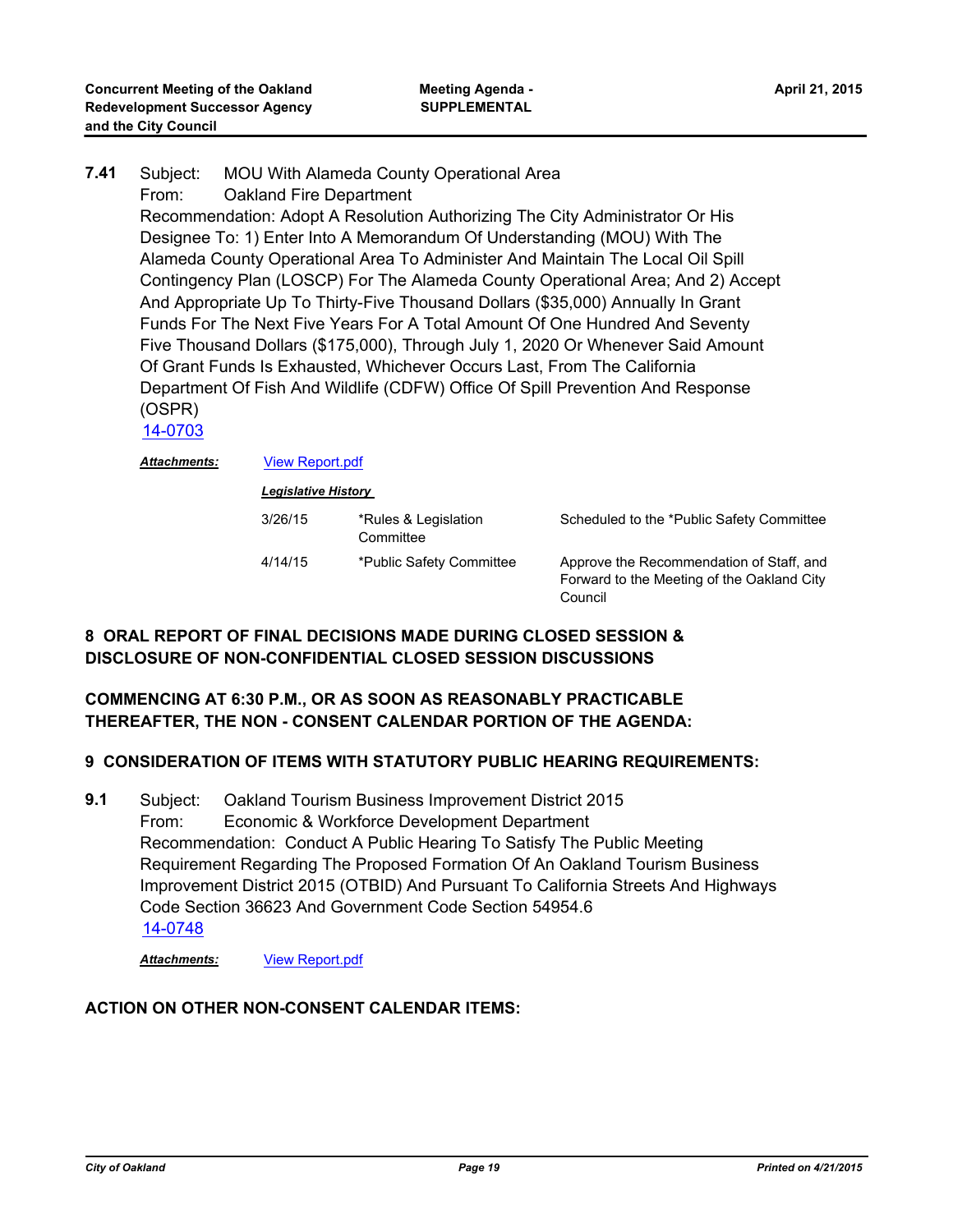Subject: Budget Message & Calendar For Fiscal Year 2015-2017 Proposed Budget From: Office Of The Mayor/City Administrator Recommendation: Receive An Informational Report Presenting The Mayor/Administrator's Budget Message & Calendar For Fiscal Year 2015-2017 Proposed Budget In Accordance With The Consolidated Fiscal Policy **10** [14-0756](http://oakland.legistar.com/gateway.aspx?m=l&id=/matter.aspx?key=24735)

#### [View Report.pdf](http://oakland.legistar.com/gateway.aspx?M=F&ID=567e2a28-7ee1-4463-930b-3b80fad9393f.pdf) [View Supplemental Report.pdf](http://oakland.legistar.com/gateway.aspx?M=F&ID=857b1997-e8c0-4947-9b19-6188db60fade.pdf) *Attachments:*

*Pursuant to Rule 28(a) of Resolution 82580 C.M.S., this item was added to this agenda.*

- Subject: Update On The Status Of The Zero Waste Garbage Contract From: Vice Mayor Rebecca Kaplan Recommendation: Receive An Informational Report On The Status Of Zero Waste Implementation **11** [14-0536](http://oakland.legistar.com/gateway.aspx?m=l&id=/matter.aspx?key=24515)
	- [View Report.pdf](http://oakland.legistar.com/gateway.aspx?M=F&ID=8fd0df24-09f2-4052-92f5-c1eb0188ac8f.pdf) *Attachments:*

#### [View Supplemental Report.pdf](http://oakland.legistar.com/gateway.aspx?M=F&ID=5f0bf0d6-69ae-4509-a7b7-8c5ab2253881.pdf)

| 2/19/15 | *Rules & Legislation<br>Committee                                                                                           | Scheduled to the * Special Meeting of the<br>Oakland City Council                                                                                                                                                             |
|---------|-----------------------------------------------------------------------------------------------------------------------------|-------------------------------------------------------------------------------------------------------------------------------------------------------------------------------------------------------------------------------|
| 3/31/15 | <b>Special Concurrent</b><br>Meeting of the Oakland<br>Redevelopment Successor<br>Agency/City Council<br>what was it spent. | Continued to the Meeting of the Oakland<br><b>City Council</b><br>The Council requested that staff provide the following in the next report: a<br>breakdown of the money allocated, whether any has been spent, and if so, on |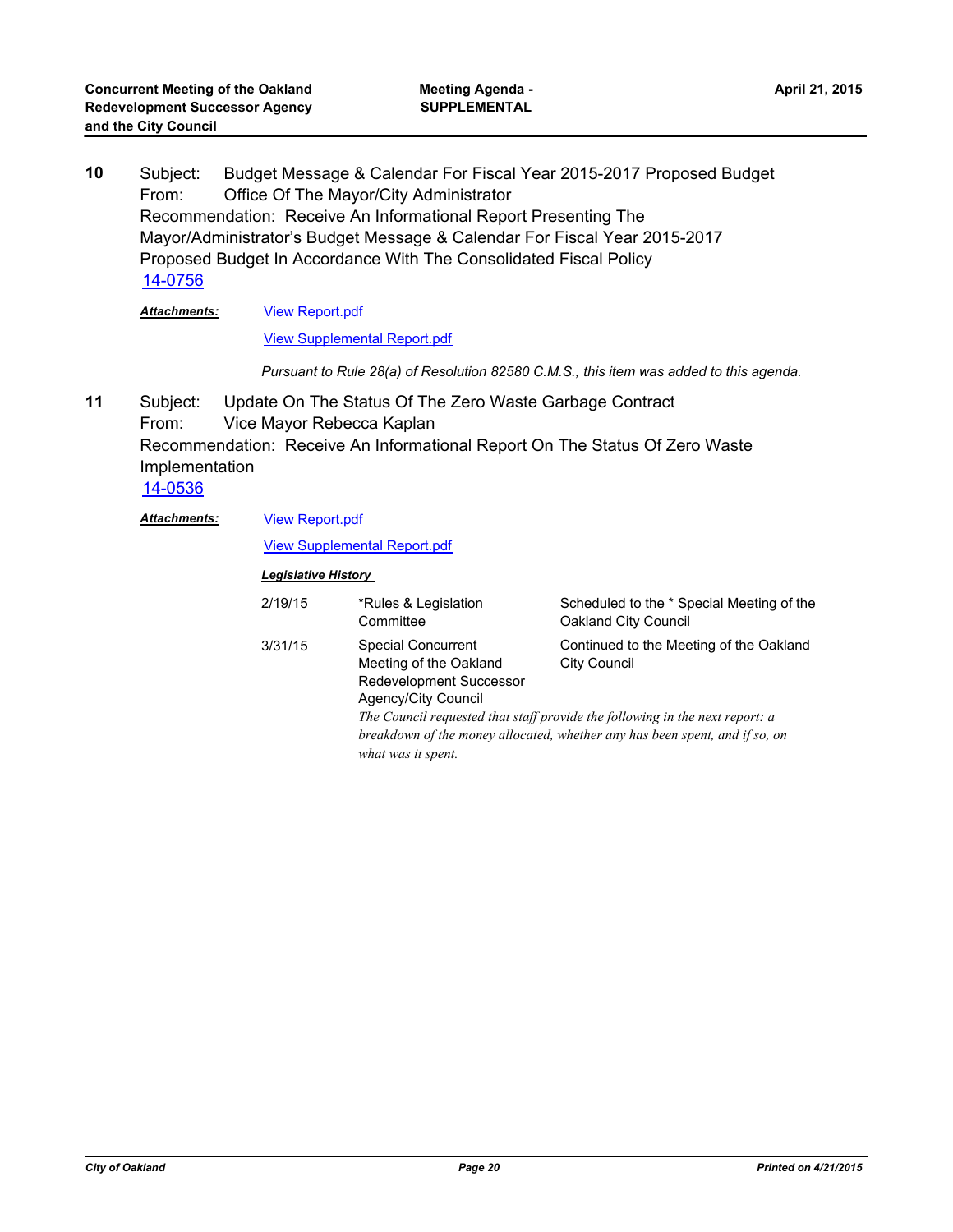#### Subject: Fiscal Year 2014-2015 Port Security Grant Program From: Oakland Fire Department **12**

Recommendation: Adopt A Resolution: 1) Authorizing The City Administrator Or His Designee To: A) Enter Into An Agreement With The U.S. Department Of Homeland Security For Fiscal Year 2014/2015 Port Security Grant Program (PSGP) Funds In An Amount Up To Five Hundred Seventy-Eight Thousand, Five Hundred And Twenty-Seven Dollars (\$578,527); And B) Accept, Appropriate, And Administer Said Funds; And C) Approve The Preliminary Spending Plan; And D) Expend Funds In Accordance With The Preliminary Spending Plan Including Purchases Of Equipment And Services In Excess Of The City Administrator's Purchasing Authority; And E) Authorize The Use Of Existing (Budgeted) Funding In The Amount Of One Hundred Ninety-Two Thousand, Eight Hundred And Forty Two Dollars (\$192,842) From General Purpose Fund For Personnel And Other Administrative Resources, To Satisfy The In-Kind Match Requirement; And 2) Waiving The City Of Oakland's Advertising And Bidding Requirements For Items Required To Be Purchased From The Federally Authorized Equipment List ("AEL")

#### [14-0620](http://oakland.legistar.com/gateway.aspx?m=l&id=/matter.aspx?key=24599)

#### [View Report.pdf](http://oakland.legistar.com/gateway.aspx?M=F&ID=91c0395e-5404-46c4-81c8-35044083378e.pdf) *Attachments:*

[View Supplemental Report.pdf](http://oakland.legistar.com/gateway.aspx?M=F&ID=ec422501-1e98-4efc-a3a8-0f567b1003f1.pdf)

[View Supplemental Report.pdf](http://oakland.legistar.com/gateway.aspx?M=F&ID=864cf8c9-570d-4b6f-aec9-6f9cecd9e2d8.pdf)

[View Supplemental Report.pdf](http://oakland.legistar.com/gateway.aspx?M=F&ID=d0f96a30-1bc0-41cf-a74c-d69cdddc233c.pdf)

| 3/5/15  | *Rules & Legislation<br>Committee                                                                     | Scheduled to the *Public Safety Committee                                                         |
|---------|-------------------------------------------------------------------------------------------------------|---------------------------------------------------------------------------------------------------|
| 3/24/15 | *Public Safety Committee                                                                              | Approve the Recommendation of Staff, and<br>Forward to the Meeting of the Oakland City<br>Council |
|         | staff to bring information around controls for data retention.<br>There were 2 speakers on this item. | The Committee requested information around OPD $&$ OFD specificity and for                        |
| 3/31/15 | <b>Special Concurrent</b><br>Meeting of the Oakland<br>Redevelopment Successor<br>Agency/City Council | Withdrawn and Rescheduled to the Meeting<br>of the Oakland City Council                           |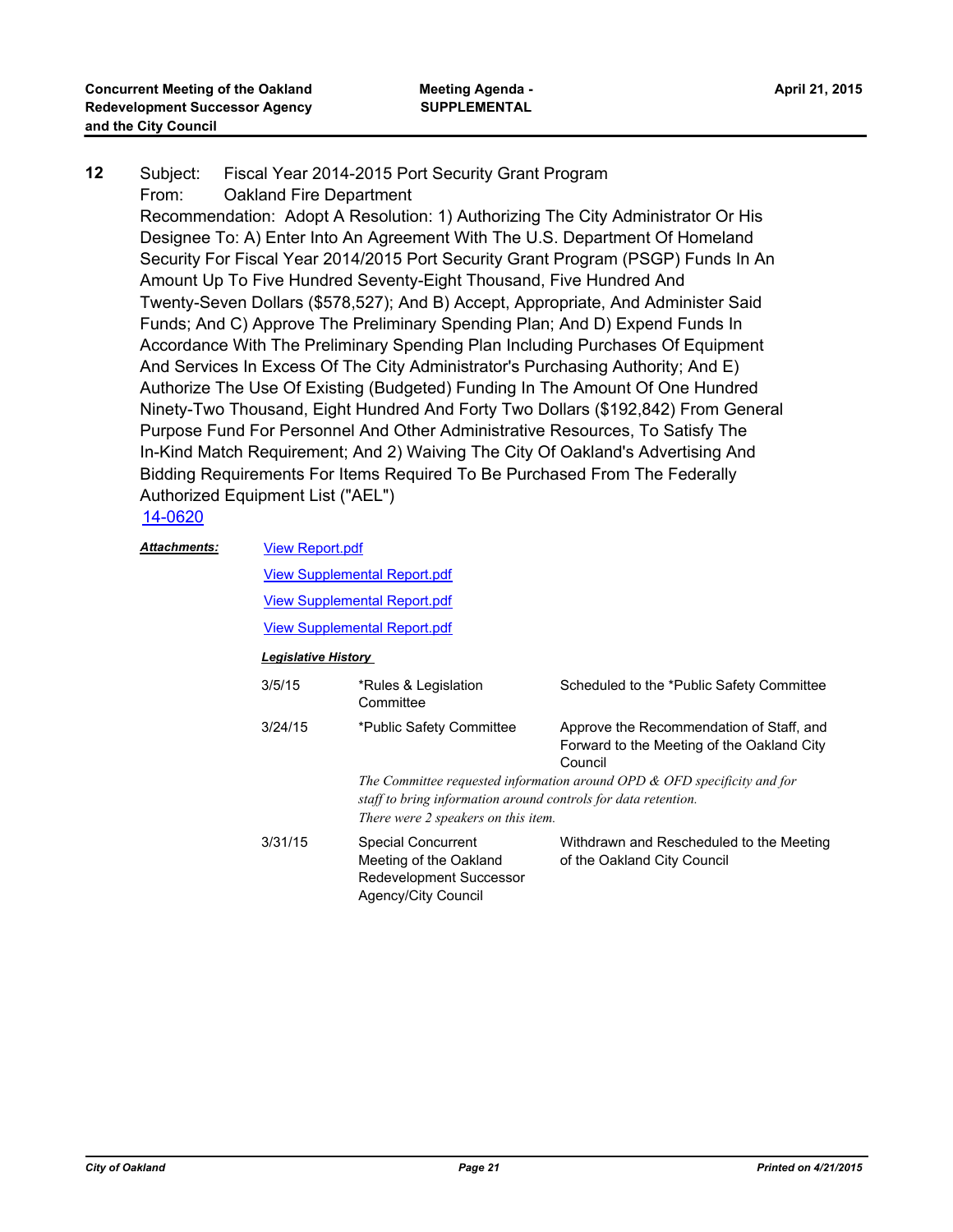Subject: Reaffirm Consolidation Of All Complaints Against Police At CPRB From: Councilmember Noel Gallo Recommendation: Receive An Informational Report And Adopt A Motion To Reaffirm And Implement The City Council Decision Made In 2011 To Consolidate All Complaints From Oakland Residents Against Police At The Citizens' Police Review Board (CPRB) **13** [14-0569](http://oakland.legistar.com/gateway.aspx?m=l&id=/matter.aspx?key=24548) [View Report.pdf](http://oakland.legistar.com/gateway.aspx?M=F&ID=25bb414a-01ce-45df-93f5-99dec2a5066a.pdf) *Attachments:*

|                                     | <b>View Supplemental Report.pdf</b>                                          |                                                                                                                                           |  |
|-------------------------------------|------------------------------------------------------------------------------|-------------------------------------------------------------------------------------------------------------------------------------------|--|
| <b>View Supplemental Report.pdf</b> |                                                                              |                                                                                                                                           |  |
|                                     | <b>Legislative History</b>                                                   |                                                                                                                                           |  |
| 2/19/15                             | *Rules & Legislation<br>Committee                                            | Scheduled to the *Public Safety Committee<br>The title was amended as follows: Receive A Report And Adopt A Motion To                     |  |
|                                     |                                                                              | Reaffirm and Implement The City Council Decision Made In 2011 To<br>Consolidate All Complaints From Residents Against Police At The CPRB. |  |
| 3/24/15                             | *Public Safety Committee                                                     | Approve the Recommendation of Staff, and<br>Forward to the Meeting of the Oakland City<br>Council                                         |  |
|                                     | $Tl_{\text{max}}$ and $I_{\text{max}}$ is a subsequently of $l_{\text{max}}$ |                                                                                                                                           |  |

*There were 16 speakers on this item.*

Subject: Foreign Trade Zone Program Agreement From: Economic & Workforce Development Department Recommendation: Adopt A Resolution Authorizing The City Administrator To Submit A Foreign Trade Zone Alternative Site Framework Application And To Sign And Enter Into An Agreement With The Foreign Trade Zone Board Of The U.S Department Of **Commerce 14**

#### [14-0757](http://oakland.legistar.com/gateway.aspx?m=l&id=/matter.aspx?key=24736)

#### *Attachments:* [View Report.pdf](http://oakland.legistar.com/gateway.aspx?M=F&ID=319d8fae-caa9-48af-b6a5-0ef7fed58056.pdf)

*Pursuant to Rule 28(a) of Resolution 82580 C.M.S., this item was added to this agenda.*

Subject: Increase CPS HR Consulting Contract Amount **15**

> From: Human Resources Management Department Recommendation: Adopt A Resolution Waiving The Competitive Request For Proposal/Qualifications (RFP/Q) Process And Amending The On Call Contract With CPS-HR, Consulting For Full Service Public Sector Human Resource Services To Increase The Contract Amount By \$200,000 (Two Hundred Thousand Dollars) To A New Cap Of \$400,000 (Four Hundred Thousand Dollars) And For An Additional One Year For A Total Of Three Years Duration For Additional Services [TITLE CHANGE] [14-0665](http://oakland.legistar.com/gateway.aspx?m=l&id=/matter.aspx?key=24644)

#### [View Report.pdf](http://oakland.legistar.com/gateway.aspx?M=F&ID=623081c6-13b1-4fe6-ba7e-c682ac5b1217.pdf) *Attachments:*

[View Supplemental Report.pdf](http://oakland.legistar.com/gateway.aspx?M=F&ID=2c647e0e-cf44-4409-866e-6ac2ff0cc32b.pdf)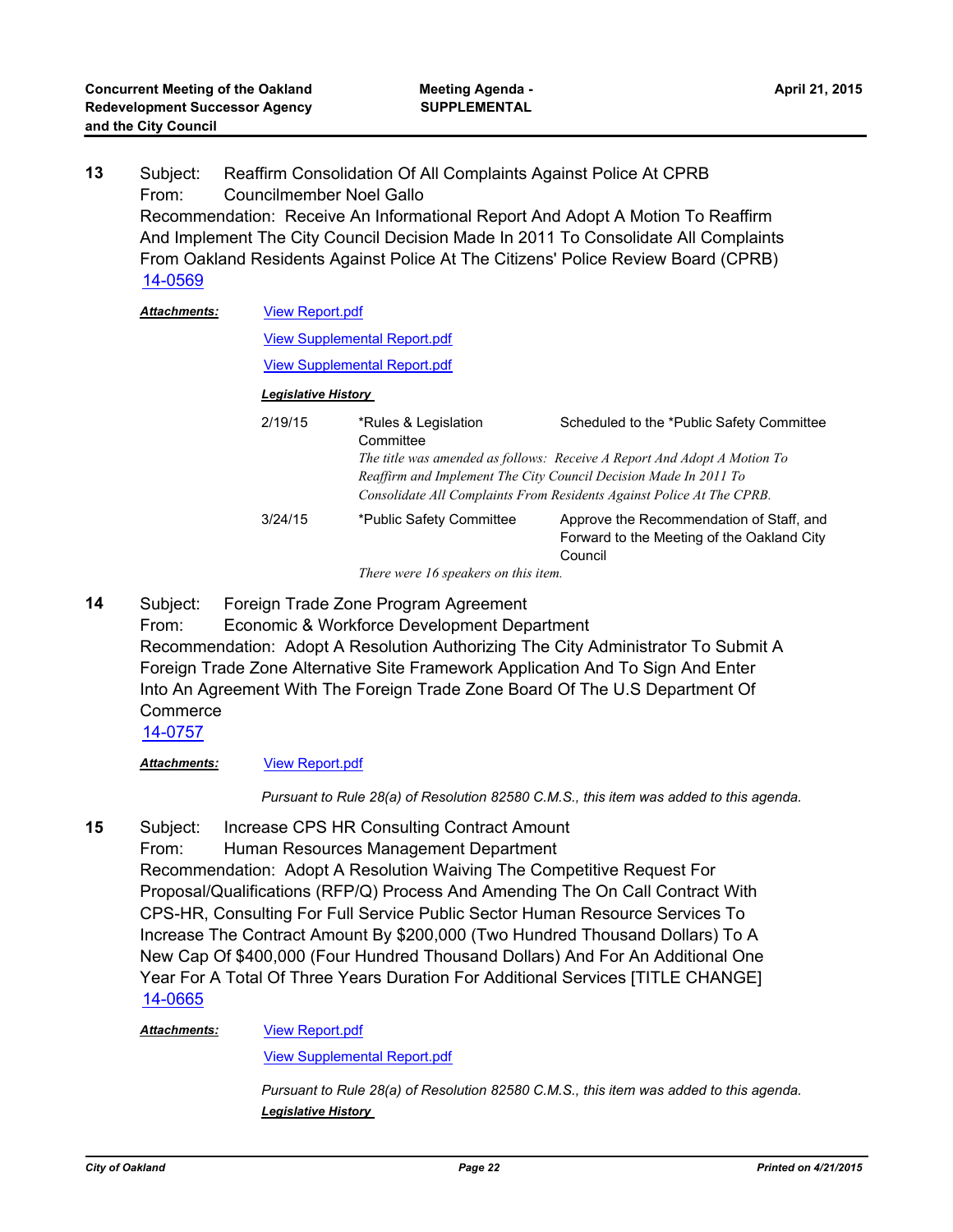| 3/12/15 | *Rules & Legislation<br>Committee                                                                                                                                          | Scheduled to the *Finance & Management<br>Committee                                               |
|---------|----------------------------------------------------------------------------------------------------------------------------------------------------------------------------|---------------------------------------------------------------------------------------------------|
| 3/24/15 | *Finance & Management<br>Committee                                                                                                                                         | Approve the Recommendation of Staff, and<br>Forward to the Meeting of the Oakland City<br>Council |
| 3/31/15 | <b>Special Concurrent</b><br>Meeting of the Oakland<br>Redevelopment Successor<br>Agency/City Council<br>This item was withdrawn at the request of the City Administrator. | Withdrawn with No New Date                                                                        |

Subject: Appointment Of Sabrina Landreth As City Administrator From: Office Of The Mayor Recommendation: Adopt A Resolution Confirming Mayor Schaaf's Appointment Of Sabrina Landreth As City Administrator And Authorizing The Mayor, On Behalf Of The City, To Execute An Employment Agreement With Ms. Landreth For The Four Year Period Commencing On July 1, 2015 And Ending At Midnight On June 30, 2019 And For An Annual Salary Of Two Hundred Seventy-Five Thousand Dollars (\$275,000.00) **16** [14-0763](http://oakland.legistar.com/gateway.aspx?m=l&id=/matter.aspx?key=24742)

#### [View Report.pdf](http://oakland.legistar.com/gateway.aspx?M=F&ID=37108af1-a108-4b90-b4d8-f01738dcd2a9.pdf) *Attachments:*

[View Supplemental Report.pdf](http://oakland.legistar.com/gateway.aspx?M=F&ID=3904ae4e-5ce1-4825-b67e-e4d8817478be.pdf)

*Pursuant to Rule 28(a) of Resolution 82580 C.M.S., this item was added to this agenda.*

Subject: Subordinated Tax Allocation Refunding Bonds, Series 2015-TE & 2015-T From: Finance Department **17**

Recommendation: Adopt A Successor Agency Resolution Authorizing The Issuance And Prescribing The Terms, Conditions And Form Of Not To Exceed \$115,000,000 Combined Aggregate Principal Amount Of The Oakland Redevelopment Successor Agency Subordinated Tax Allocation Refunding Bonds, Series 2015-Te And Oakland Redevelopment Successor Agency Taxable Subordinated Tax Allocation Refunding Bonds, Series 2015-T, Approving The Form Of And Authorizing The Execution And Delivery Of An Indenture Of Trust And A Purchase Agreement; Approving The Selection And Retention. Of A Financial Advisor And Underwriters; Authorizing Payment Of Costs Of Issuance; And Authorizing And Approving Necessary Actions In Connection Therewith

[14-0705](http://oakland.legistar.com/gateway.aspx?m=l&id=/matter.aspx?key=24684)

| Attachments: | <b>View Report.pdf</b>     |                                                                                                                   |                                                                                                   |  |
|--------------|----------------------------|-------------------------------------------------------------------------------------------------------------------|---------------------------------------------------------------------------------------------------|--|
|              | <b>Legislative History</b> |                                                                                                                   |                                                                                                   |  |
|              | 3/26/15                    | *Rules & Legislation<br>Committee                                                                                 | Scheduled to the *Finance & Management<br>Committee                                               |  |
|              | 4/14/15                    | Concurrent Meeting of the<br>Oakland Redevelopment<br>Successor Agency and<br>Finance and Management<br>Committee | Approve the Recommendation of Staff, and<br>Forward to the Meeting of the Oakland City<br>Council |  |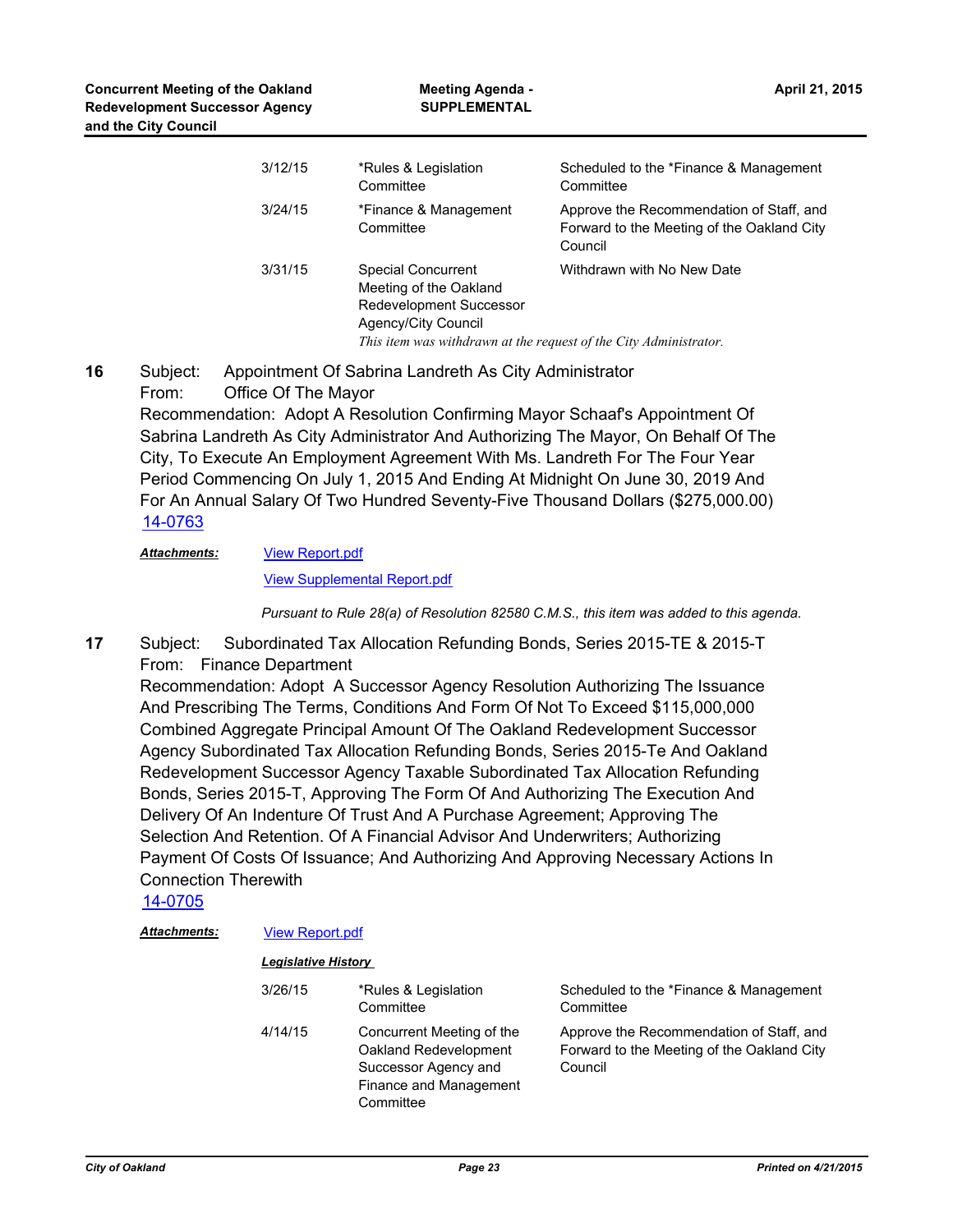#### Subject: General Obligation 2015 Refunding Bonds From: Finance Department **18**

Recommendation: Adopt A Resolution Ratifying And Approving The Issuance And Sale Of Not To Exceed \$140,000,000 Aggregate Principal Amount Of City Of Oakland General Obligation Refunding Bonds (Dedicated Unlimited Ad Valorem Property Tax), Series 2015A; Prescribing The Terms Of Sale Of Said Bonds; Approving The Form Of And Authorizing The Execution And Delivery Of A Fiscal Agent Agreement, Escrow Agreements, Continuing Disclosure Certificate And Bond Purchase Agreement; Approving The Form Of And Authorizing The Distribution Of A Preliminary Official Statement And Authorizing The Execution And Delivery Of An Official Statement; And Authorizing Necessary Actions Related Thereto

#### [14-0707](http://oakland.legistar.com/gateway.aspx?m=l&id=/matter.aspx?key=24686)

#### *Attachments:* [View Report.pdf](http://oakland.legistar.com/gateway.aspx?M=F&ID=65bcc29e-ecf9-4e15-93da-3ec4f8f0bb8d.pdf)

*Legislative History* 

| 3/26/15 | *Rules & Legislation<br>Committee                                                                                 | Scheduled to the *Finance & Management<br>Committee                                               |
|---------|-------------------------------------------------------------------------------------------------------------------|---------------------------------------------------------------------------------------------------|
| 4/14/15 | Concurrent Meeting of the<br>Oakland Redevelopment<br>Successor Agency and<br>Finance and Management<br>Committee | Approve the Recommendation of Staff, and<br>Forward to the Meeting of the Oakland City<br>Council |

#### Subject: Brooklyn Basin Transportation Demand Management Plan From: Planning & Building Department Recommendation: Adopt A Resolution Approving The Brooklyn Basin Transportation Demand Management Plan **18.5** [14-0717](http://oakland.legistar.com/gateway.aspx?m=l&id=/matter.aspx?key=24696)

#### *Attachments:* [View Report.pdf](http://oakland.legistar.com/gateway.aspx?M=F&ID=ca1a1d97-d1fb-4195-b121-a4f3855a6c64.pdf)

| 3/26/15 | *Rules & Legislation<br>Committee                                                                                                 | Scheduled to the *Community & Economic<br>Development Committee                                   |
|---------|-----------------------------------------------------------------------------------------------------------------------------------|---------------------------------------------------------------------------------------------------|
| 4/14/15 | Concurrent Meeting of the<br>Oakland Redevelopment<br>Successor Agency and the<br>Community and Economic<br>Development Committee | Approve the Recommendation of Staff, and<br>Forward to the Meeting of the Oakland City<br>Council |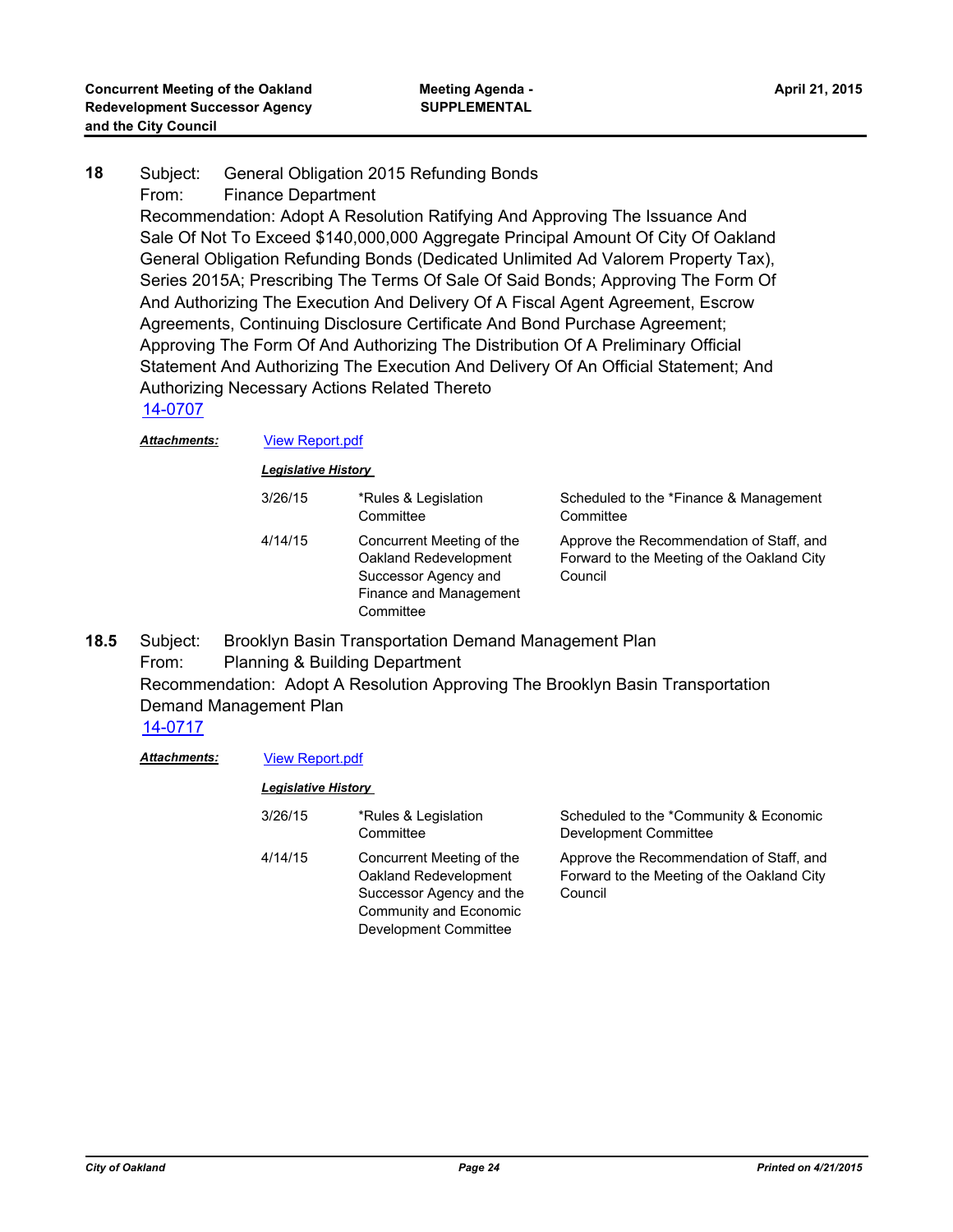Subject: Tract No. 7621 Subdivision Map, Brooklyn Basin Project 845 Embarcadero From: Planning & Building Department Recommendation: Adopt The Following Pieces Of Legislation: **19**

1) A Resolution Conditionally Approving A Final Map For Tract No. 7621 Phase 1 Located At 845 Embarcadero For A Seven Lot Subdivision For Zarsion-OHP I LLC; And

[14-0708](http://oakland.legistar.com/gateway.aspx?m=l&id=/matter.aspx?key=24687)

| Attachments: |         | <b>View Report.pdf</b>              |                                                                                                   |  |  |
|--------------|---------|-------------------------------------|---------------------------------------------------------------------------------------------------|--|--|
|              |         | <b>View Supplemental Report.pdf</b> |                                                                                                   |  |  |
|              |         | <b>Legislative History</b>          |                                                                                                   |  |  |
|              | 3/26/15 | *Rules & Legislation<br>Committee   | Scheduled to the *Public Works Committee                                                          |  |  |
|              | 4/14/15 | *Public Works Committee             | Approve the Recommendation of Staff, and<br>Forward to the Meeting of the Oakland City<br>Council |  |  |

2) A Resolution Authorizing The City Administrator Or His Designee To Enter Into A Subdivision Improvement Agreement With Zarsion-OHP I LLC For Deferred Construction Of Public Infrastructure Improvements As A Condition To Final Map Approval For Tract No. 7621 Phase 1 Located At 845 Embarcadero [14-0709](http://oakland.legistar.com/gateway.aspx?m=l&id=/matter.aspx?key=24688)

| Attachments: |         | <b>View Report.pdf</b>              |                                                                                                   |  |  |
|--------------|---------|-------------------------------------|---------------------------------------------------------------------------------------------------|--|--|
|              |         | <b>View Supplemental Report.pdf</b> |                                                                                                   |  |  |
|              |         | <b>Legislative History</b>          |                                                                                                   |  |  |
|              | 3/26/15 | *Rules & Legislation<br>Committee   | Scheduled to the *Public Works Committee                                                          |  |  |
|              | 4/14/15 | *Public Works Committee             | Approve the Recommendation of Staff, and<br>Forward to the Meeting of the Oakland City<br>Council |  |  |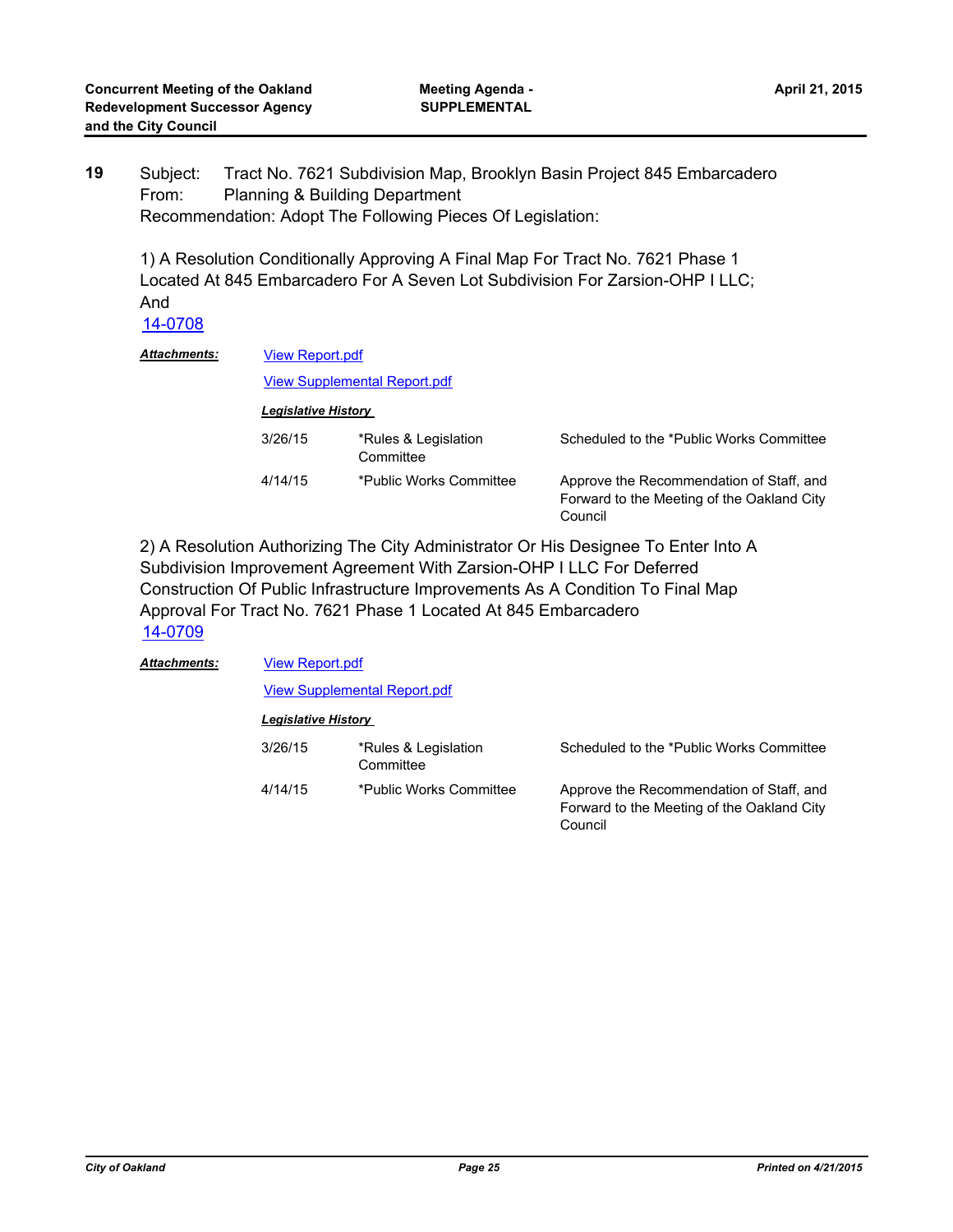- Subject: Working Group On Police Recruitment From: Council President Lynette Gibson McElhaney And Councilmember Abel Guillen Recommendation: Adopt A Resolution Calling For An Ad-Hoc Working Group On Police Recruitment In Which Each Council District Appoints 1 Or 2 Representatives To Brainstorm Ideas, Develop Strategies, And Address Gaps In The Oakland Police Department's Ability To Recruit And Retain Oakland Residents And Candidates Of Color, And Calling For Staff To Return To The Public Safety Committee Within 6 **20**
	- Months With Recommendations And Possible Action

[14-0670](http://oakland.legistar.com/gateway.aspx?m=l&id=/matter.aspx?key=24649)

| <b>Attachments:</b> | <b>View Report.pdf</b> |                                                                                                                                         |                                                                                                              |  |  |  |
|---------------------|------------------------|-----------------------------------------------------------------------------------------------------------------------------------------|--------------------------------------------------------------------------------------------------------------|--|--|--|
|                     |                        | <b>View Supplemental Report.pdf</b>                                                                                                     |                                                                                                              |  |  |  |
|                     |                        | <b>View Supplemental Report.pdf</b>                                                                                                     |                                                                                                              |  |  |  |
|                     |                        | <b>View Supplemental Report.pdf</b>                                                                                                     |                                                                                                              |  |  |  |
|                     |                        | <b>Legislative History</b>                                                                                                              |                                                                                                              |  |  |  |
|                     | 3/12/15                | *Rules & Legislation<br>Committee                                                                                                       | Scheduled to the *Public Safety Committee                                                                    |  |  |  |
|                     | 3/24/15                | *Public Safety Committee                                                                                                                | Continued to the *Public Safety Committee                                                                    |  |  |  |
|                     | 4/14/15                | *Public Safety Committee                                                                                                                | Approve as Amended the Recommendation<br>of Staff, and Forward to the Meeting of the<br>Oakland City Council |  |  |  |
|                     |                        | The committee amended the resolution to include/remove the following:                                                                   |                                                                                                              |  |  |  |
|                     |                        | Delete by passing committee from the resolution<br>Ι.<br>Include a point about the committee based outreach gathering info beyond<br>2. |                                                                                                              |  |  |  |
|                     |                        |                                                                                                                                         |                                                                                                              |  |  |  |
|                     |                        | the committee                                                                                                                           |                                                                                                              |  |  |  |
|                     |                        | Non-consent                                                                                                                             |                                                                                                              |  |  |  |

#### **CONTINUATION OF OPEN FORUM**

**ADJOURNMENT OF COUNCIL SESSION (Meeting Shall Conclude No Later Than 12:00 A.M., Unless Extended By Majority Vote Of The Council)**